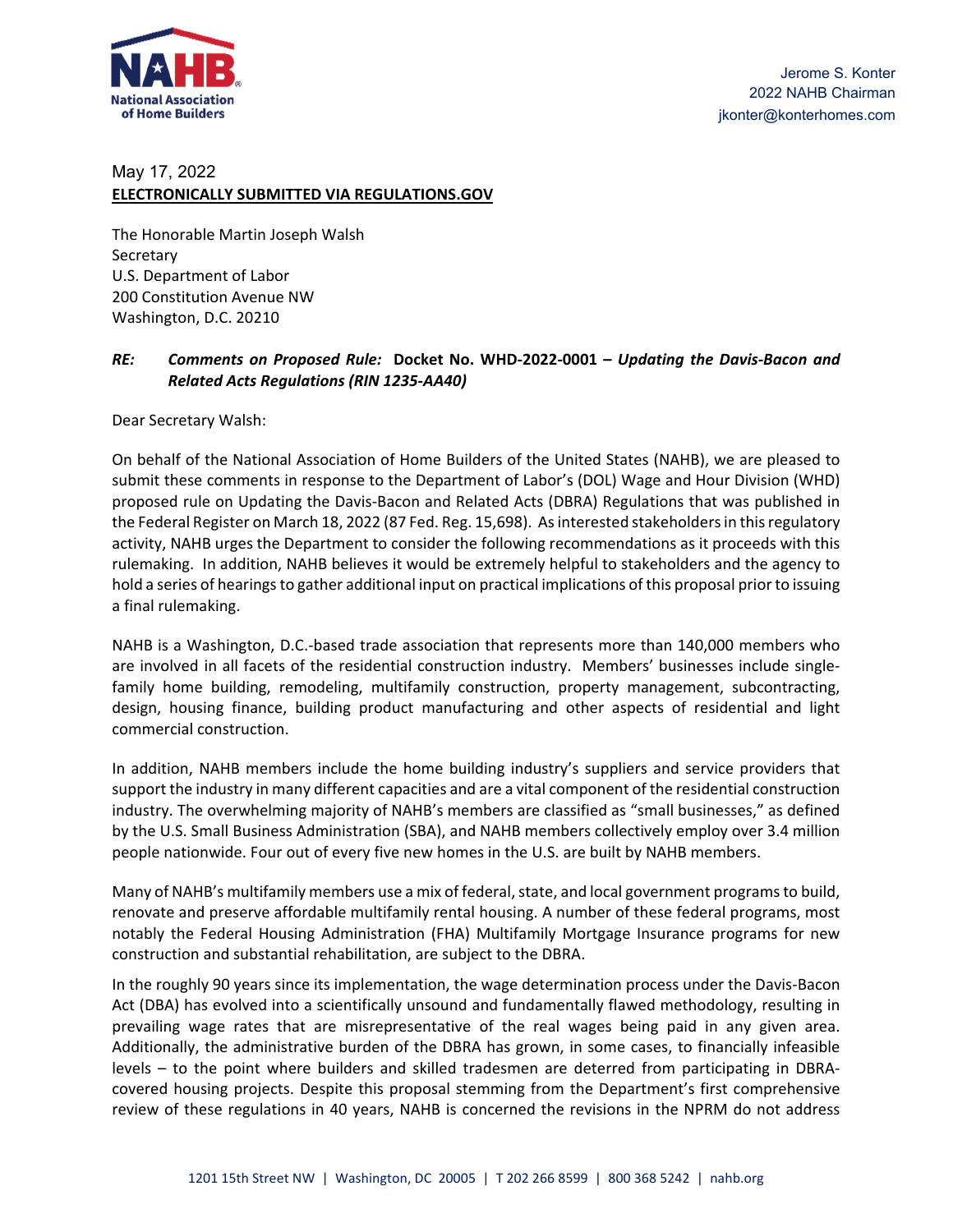National Association of Home Builders (NAHB) *Comments on Proposed Rule: Docket No. WHD-2022-0001 – Updating the Davis-Bacon and Related Acts Regulations (RIN 1235-AA40)*  Page 2 of 2

either of these critical issues. Instead, it exacerbates the compliance obstacles faced by builders who produce the country's desperately needed affordable housing supply.

Moreover, NAHB remains concerned about its ability to thoroughly respond to DOL's proposed rule within the relatively short comment period of 60 days due to the size and scope of the rulemaking. Although NAHB submitted a letter requesting a 60‐day extension of the current comment period, DOL has not responded to this request, nor has the Department responded to similar requests from roughly one dozen other construction and multifamily housing associations.

NAHB urges WHD to withdraw the current NPRM, fix the problems stakeholders have identified within the proposal and the current regulations that inhibit the construction and rehabilitation of affordable housing and issue a revised proposal. Absent the withdrawal of the proposal, NAHB recommends DOL take the following actions, which are discussed in greater detail throughout the attached letter prior to issuing a final rule:

- Develop and implement a new scientifically sound methodology to determine prevailing wages that are more representative of wages determined by the market for any given area;
- Keep in place the bar on cross-consideration of metropolitan and rural wage rates when determining prevailing wages;
- Remove provisions expanding the definition of "site of the work" from the rulemaking;
- Provide additional clarification and guidance on "employed," "prime contractor," "public building," and other definitions;
- Assign the residential construction category to all apartment properties covered under DBRA and assign only a single residential wage determination for apartment projects;
- Lock in prevailing wages for covered apartments that are effective on the date of the borrower's application; and
- Reduce administrative requirements that burden employers as well as deter small and minority firms from participating in DBRA covered projects.

NAHB appreciates DOL's consideration of our comments and welcomes the opportunity to work with the agency to ensure the concerns and burdens of the residential construction industry are not further exacerbated by revisions to the DBRA requirements. Please contact NAHB's Program Manager for Labor and Immigration, Brad Mannion, at (202) 266-8265 or via email at **bmannion@nahb.org** if you have any questions or require any additional information.

Best regards,

Juone S. Lonth

Jerome S. Konter 2022 Chairman of the Board National Association of Home Builders of the United States

CC: Julie A. Su, U.S. Department of Labor Jessica Looman, Wage and Hour Division Amy DeBisschop, Wage and Hour Division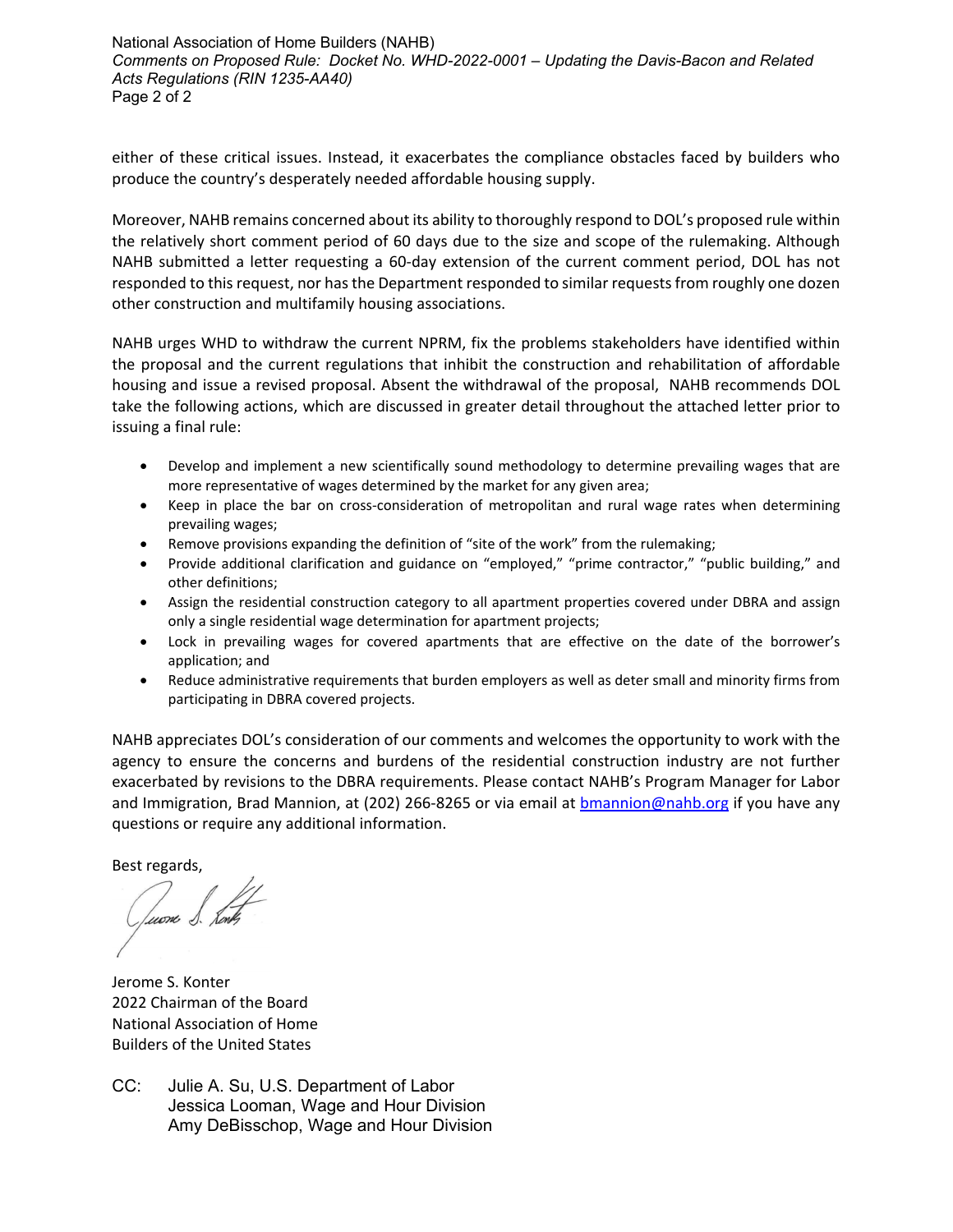

#### **NATIONAL ASSOCIATION OF HOME BUILDERS**

#### **Docket No. WHD-2022-0001 Updating the Davis-Bacon and Related Acts Regulations;**

#### **Notice of Proposed Rulemaking**

#### **I. Introduction**

The National Association of Home Builders (NAHB) appreciates the opportunity to provide feedback to the Department of Labor (DOL) on its proposed revisions to the regulations administering and enforcing the Davis-Bacon and Related Acts (DBRA). These regulations require much-needed review and comprehensive changes to modernize and streamline the process for determining prevailing wages on covered projects and addressing the needs of today's construction industry, among other things.

However, NAHB is concerned that if the proposed rule moves forward in its current form, DOL will have failed in producing substantive, positive change to the DBRA. Instead, these provisions will drive up project costs and, as it relates to residential construction, reduce the production of much-needed affordable housing covered under the DBRA during the current housing affordability crisis. The importance of these projects and the impact Davis-Bacon requirements have on them were either ignored completely or severely misunderstood by WHD, a concern amplified by the lack of communication between the agency and the residential construction industry during the pre-rule stage of the Notice of Proposed Rulemaking.

NAHB believes this proposal also fails to fully consider the state of the residential construction industry, which is experiencing severe worker and supply shortages, while at the same time being pressured by an administration actively advocating for the increased production of affordable housing. The root of the current affordable housing crisis is a lack of supply. There are simply not enough units available to meet the demand. This problem is particularly acute for low-income families. This lack of supply is compounded by long-standing labor shortages in the construction industry. To ensure these realities are fully considered and incorporated, NAHB strongly urges WHD to withdraw the proposed rule to allow additional time to consult with the residential construction industry and develop a rulemaking that neither inhibits production of quality multifamily housing, nor runs contrary to the Biden Administration's stated goal of increasing the supply of affordable housing. Should DOL decide not to withdraw the rulemaking, NAHB strongly urges the agency to fully consider the following comments and recommendations and make associated revisions prior to publishing its final rule.

#### **II. Background**

Enacted in 1931, the Davis-Bacon Act (DBA or the Act) requires the payment of locally prevailing wages (*i.e*., hourly wage, fringe benefits and overtime, paid to the majority of workers within a particular area) to workers involved in contracts entered into by federal agencies and the District of Columbia that are in excess of \$2,000 and for the construction, alteration, or repair of public buildings or public works. Since its passage, the Act has subsequently incorporated DBA prevailing wage requirements into numerous statutes (referred to as "Related Acts") under which Federal agencies assist construction projects through grants, loans, loan guarantees, insurance, and other methods. Today, the Davis-Bacon Act and 71 active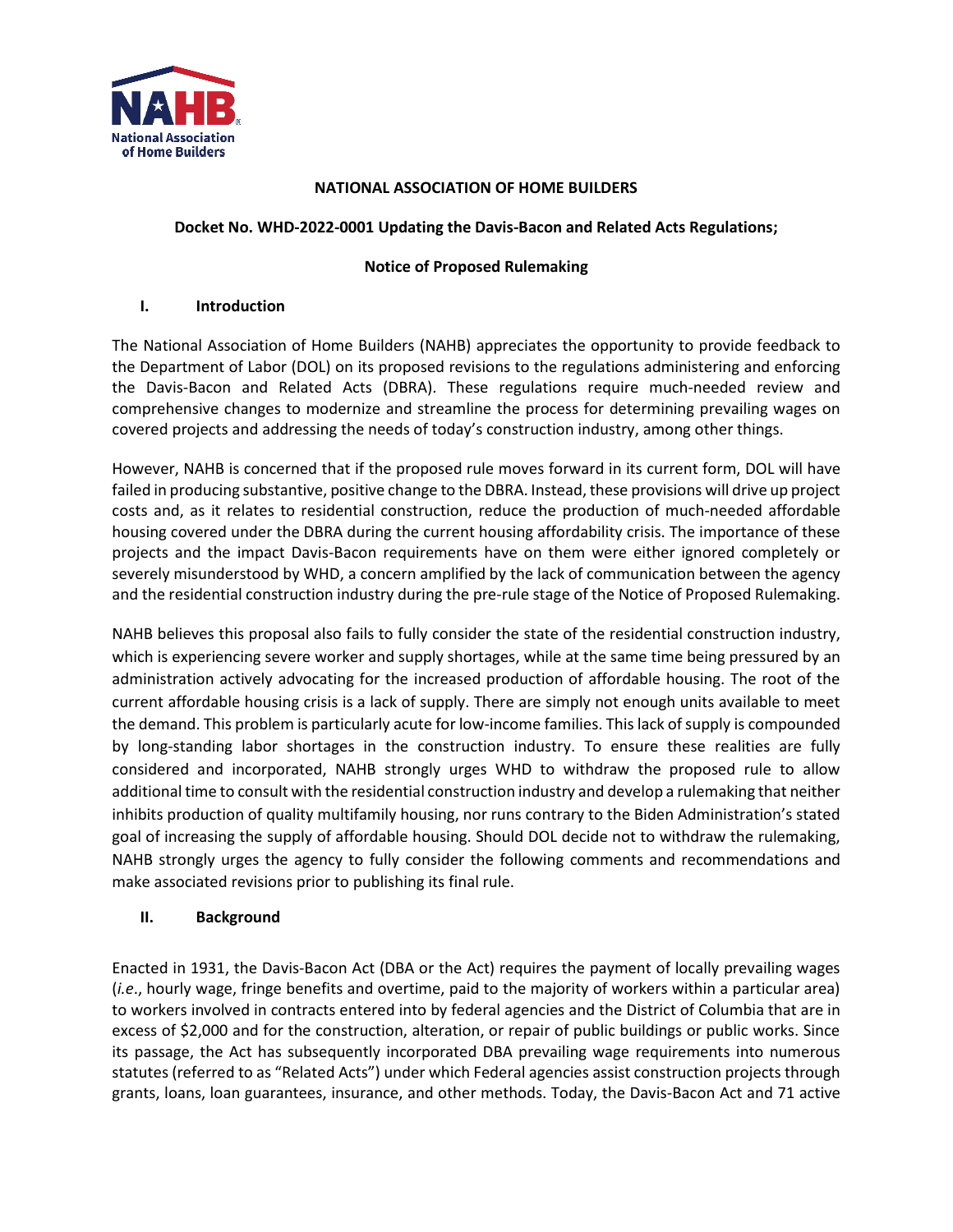National Association of Home Builders (NAHB) *Comments on Proposed Rule: Docket No. WHD-2022-0001 – Updating the Davis-Bacon and Related Acts Regulations (RIN 1235-AA40)* Page 2 of 21

Related Acts apply to roughly \$217 billion in federal and federally assisted construction spending annually and provide minimum wage rates for an estimated 1.2 million U.S. construction workers.<sup>1</sup>

As it relates to residential construction, Davis-Bacon prevailing wage requirements apply to a number of Department of Housing and Urban Development (HUD) programs, including various Federal Housing Administration (FHA) Multifamily Mortgage Insurance programs (most notably under National Housing Act section 221(d)(4)) that NAHB multifamily members use to construct and substantially rehabilitate apartment properties affordable to low- and moderate- income families.<sup>2</sup> Other HUD programs of interest to NAHB's membership that are covered under DBRA include the Home Investment Partnerships Program (HOME) block grant, the Community Development Block Grant (CDBG), and Project-Based Housing Choice Vouchers. Each of these programs has a different threshold for DBRA applicability. For example, DBRA applies to HOME projects when 12 or more HOME-assisted units are under contract,<sup>3</sup> to CDBG construction work when there are eight or more units,<sup>4</sup> and to project-based voucher program deals when there are nine or more assisted units in the property.<sup>5</sup> As noted, these and other federal housing programs almost exclusively deal with multifamily projects, and as a result, the rate at which single-family builders participate on covered projects is significantly lower than multifamily builders.

On March 18, 2022, WHD issued this NPRM to amend the regulations implementing the DBRA.<sup>6</sup> As the agency notes in the NPRM, this proposal marks the first comprehensive regulatory review in nearly 40 years, dating back to a final rule issued under the Reagan administration in 1983.<sup>7</sup> The 2022 proposal revises various definitions from the 1983 rulemaking, as well as proposes new definitions, for terms such as "prevailing wage," "employed," "prime contractor," "subcontractor" and "site of the work" in order to "update and modernize" these regulations. In particular, the agency proposes to return to the original (first implemented in 1935) methodology used to determine DBA wage rates, also known as the "threestep process," in its definition of "prevailing wage." Additionally, WHD is seeking feedback on several revisions to the DBRA regulations, including:

- allowing the cross-consideration of Davis-Bacon prevailing wage rates from metropolitan and rural counties to determine wage rates of a given area;
- implementing periodic updates to nonunion prevailing wage rates; and
- adopting state and local prevailing wage rates for federal and federally assisted projects under certain circumstances.

Shortly after issuance of the NPRM, and recognizing the size and scope of the rulemaking, NAHB submitted a letter requesting a 60-day extension of the current comment period<sup>8</sup> to allow for thoughtful consideration and analysis of the revisions to the DBRA.<sup>9</sup> NAHB also requested that WHD withdraw the

<sup>1</sup> 87 Fed. Reg. at 15,699.

<sup>2</sup> 12. U.S.C. §1715l(d)(4); *see also* National Housing Act §212, 12. U.S.C. §1715c, requiring the application of DBA to the  $221(d)(4)$  program.

<sup>3</sup> Cranston Gonzalez National Affordable Housing Act, 12 U.S.C. §286.

<sup>4</sup> Housing and Community Development Act of 1974, §110, 42 U.S.C. §5310.

<sup>5</sup> U.S. Housing Act of 1937 §12(a), 42 U.S.C. §1437j(a).

 $6$  87 Fed. Reg. at 15,698.

 $7$  48 Fed. Reg. at 19,532.

<sup>8</sup> [https://www.regulations.gov/comment/WHD-2022-0001-0037.](https://www.regulations.gov/comment/WHD-2022-0001-0037)

<sup>9</sup> 87 Fed. Reg. at 15,698.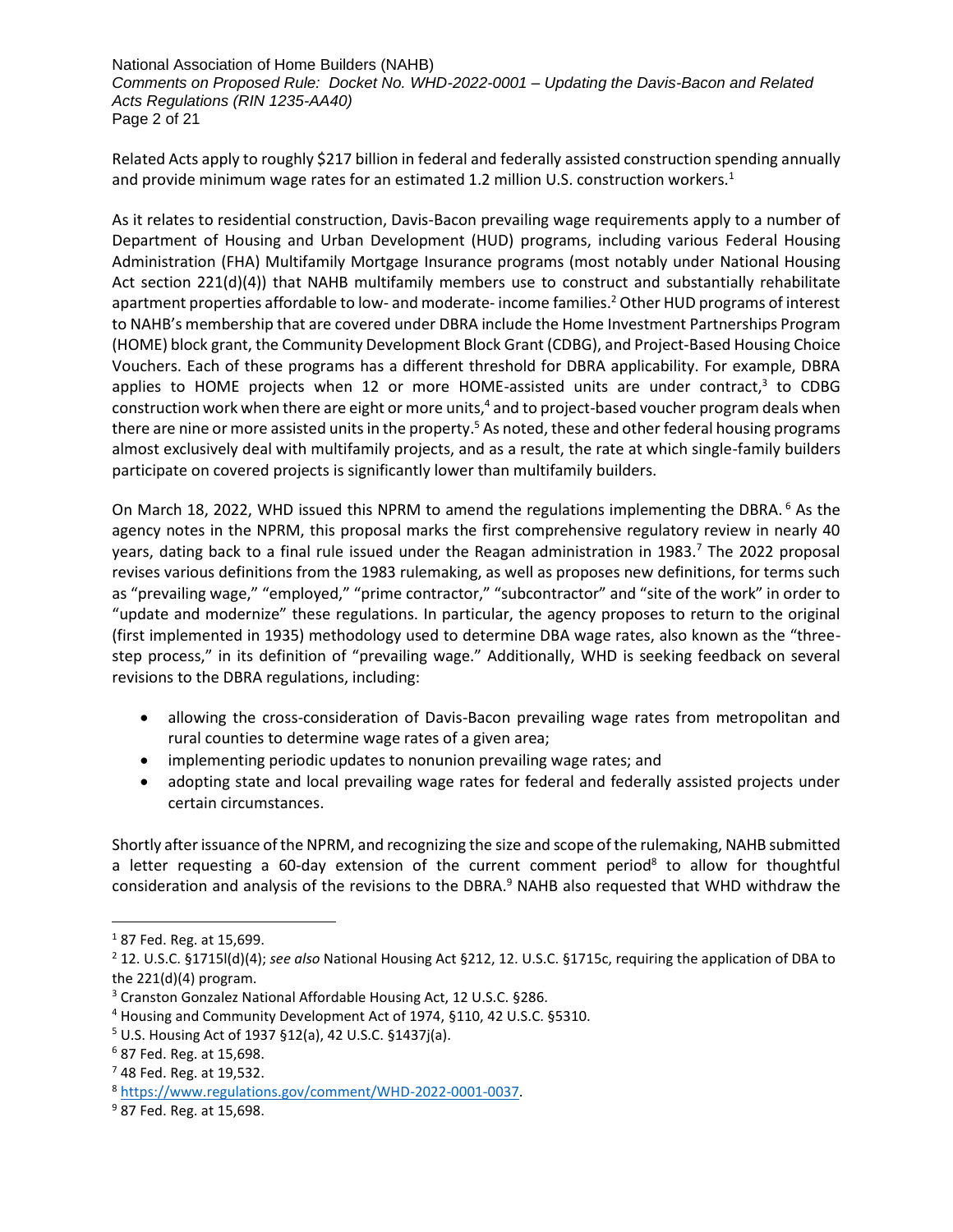National Association of Home Builders (NAHB) *Comments on Proposed Rule: Docket No. WHD-2022-0001 – Updating the Davis-Bacon and Related Acts Regulations (RIN 1235-AA40)* Page 3 of 21

NPRM or, at the very least, extend the comment deadline to allow for discussion between the agency and interested stakeholders as a result of failing to engage with the residential construction sector during the pre-rulemaking phase. In accordance with Executive Order 12866 on Regulatory Planning and Review, federal agencies, where appropriate, must seek the involvement of those who are intended to benefit from and those expected to be burdened by any regulation. Given the economic impact of the Davis-Bacon Act and the Related Acts on its multifamily builder and lender members, NAHB expressed its disappointment that representatives from the residential construction industry were not involved in discussions with the administration before the proposal was issued. NAHB is disappointed DOL, having also received similar requests from roughly one dozen other construction and multifamily housing associations, including the Associated Builders and Contractors,<sup>10</sup> Associated General Contractors of America (AGC)<sup>11</sup> and Mortgage Bankers Association,<sup>12</sup> did not grant an extension to the comment period.

# **III. About the Residential Construction Industry**

The residential construction (*i.e*., home building) industry in the United States is predominantly comprised of small businesses whose employees generally choose not to join or be represented by a union.<sup>13</sup> In fact, residential construction remains an industry of independent entrepreneurs, with close to 80% of homebuilders and specialty trade contractor firms being self-employed independent contractors. Among firms with paid employees, 63% of homebuilders and two-thirds of specialty trade contractors generate less than \$1 million in total business receipts.<sup>14</sup> According to a 2020 NAHB member census, at least 91% of builders reported a dollar volume of less than \$15 million (which is still well below the \$39.5 million threshold for the SBA's size standard classification for all residential construction<sup>15</sup>), with the median annual revenue at \$2.6 million. In 2020, NAHB's builder members had an average of 15.6 employees on payroll, with a median of five paid employees.<sup>16</sup>

# **a. About Multifamily Builders**

The 2017 Economic Census by the U.S. Census Bureau found multifamily builders are a small fraction of overall residential construction establishments (roughly 0.5%), yet these firms are integral to the economy of the home building sector. According to the census, the 3,200 firms classified as multifamily builders

<sup>10</sup> [https://www.regulations.gov/comment/WHD-2022-0001-0038.](https://www.regulations.gov/comment/WHD-2022-0001-0038)

<sup>11</sup> [https://www.regulations.gov/comment/WHD-2022-0001-0034.](https://www.regulations.gov/comment/WHD-2022-0001-0034)

<sup>12</sup> [https://www.regulations.gov/comment/WHD-2022-0001-0042.](https://www.regulations.gov/comment/WHD-2022-0001-0042)

<sup>13</sup> *Union Members – 2021*, U.S. Department of Labor, Bureau of Labor Statistics, Jan. 20, 2022,

<https://www.bls.gov/news.release/pdf/union2.pdf> (Accessed May 10, 2022). Because most residential construction does not use union labor, this number is likely much smaller for the residential construction industry. <sup>14</sup> Natalia Siniavskaia, Ph.D., *Home Building Census*, National Association of Home Builders, July 1, 2021,

[https://www.nahb.org/-/media/NAHB/news-and-economics/docs/housing-economics-plus/special](https://www.nahb.org/-/media/NAHB/news-and-economics/docs/housing-economics-plus/special-studies/2021/special-study-home-building-census-july-2021.pdf)[studies/2021/special-study-home-building-census-july-2021.pdf](https://www.nahb.org/-/media/NAHB/news-and-economics/docs/housing-economics-plus/special-studies/2021/special-study-home-building-census-july-2021.pdf) (Accessed April 22, 2022).

<sup>15</sup> U.S. Small Business Administration, *Table of Small Business Size Standards Matched to North American Industry Classification System Codes*, Aug. 19, 2019, [https://www.sba.gov/sites/default/files/2019-](https://www.sba.gov/sites/default/files/2019-08/SBA%20Table%20of%20Size%20Standards_Effective%20Aug%2019%2C%202019_Rev.pdf)

[<sup>08/</sup>SBA%20Table%20of%20Size%20Standards\\_Effective%20Aug%2019%2C%202019\\_Rev.pdf](https://www.sba.gov/sites/default/files/2019-08/SBA%20Table%20of%20Size%20Standards_Effective%20Aug%2019%2C%202019_Rev.pdf) (Accessed April 20, 2022).

<sup>16</sup> Paul Emrath, Ph.D., *Who Are NAHB's Builder Members?*, National Association of Home Builders, April 5, 2021, [https://www.nahb.org/-/media/NAHB/news-and-economics/docs/housing-economics-plus/special](https://www.nahb.org/-/media/NAHB/news-and-economics/docs/housing-economics-plus/special-studies/2021/special-study-who-are-nahb-builder-members-april-2021.pdf)[studies/2021/special-study-who-are-nahb-builder-members-april-2021.pdf](https://www.nahb.org/-/media/NAHB/news-and-economics/docs/housing-economics-plus/special-studies/2021/special-study-who-are-nahb-builder-members-april-2021.pdf) (Accessed April 22, 2022).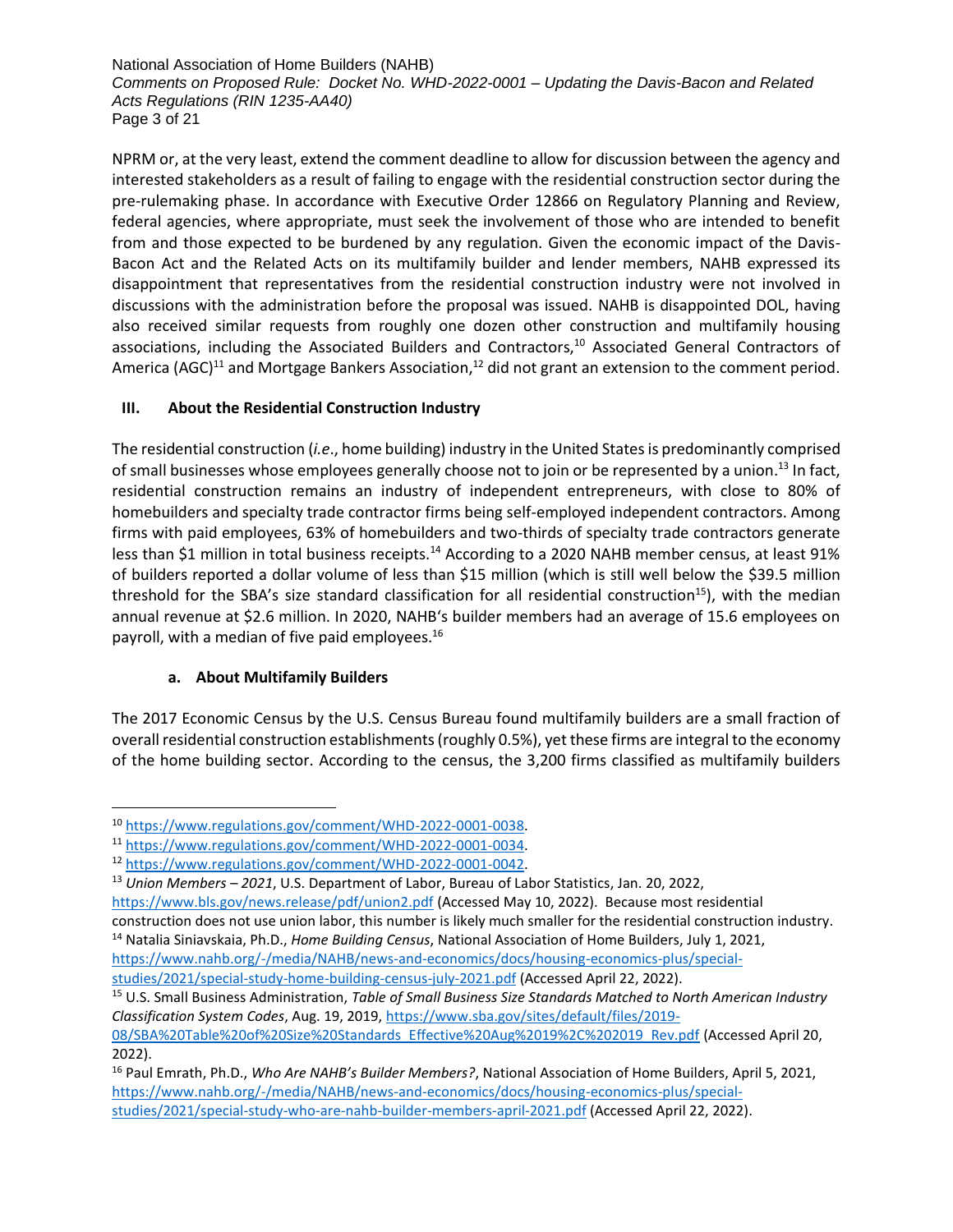National Association of Home Builders (NAHB) *Comments on Proposed Rule: Docket No. WHD-2022-0001 – Updating the Davis-Bacon and Related Acts Regulations (RIN 1235-AA40)* Page 4 of 21

with payroll employees reported an average of \$14.6 million in annual revenue, and these builders employ an average of 14 payroll workers.<sup>17</sup>

Consistent with the breakdown of all residential construction firms, an overwhelming majority of NAHB's multifamily member builders can be easily classified as small businesses. As of the 2020 NAHB member census, roughly 83% of multifamily builders have less than 50 employees, with a median of 10 employees on payroll. Additionally, 63% of these multifamily firms generated less than \$15 million in business activity, while the median annual revenue reached slightly more than \$7 million.<sup>18</sup> Despite a comparatively higher median annual revenue and employee count than other builder categories, multifamily builders face unique cost challenges compared to other residential builders. For example, NAHB found multifamily builders have some of the lowest residual revenue compared to residuals reported by specialty trade contractors and remodelers.<sup>19</sup> They can also face significantly more challenges when attempting to provide affordable housing due to the steep competition for and administrative burdens associated with the various federal support programs.

# **b. Multifamily Builders Rely Heavily on Subcontractors and Specialty Firms**

One of the unique challenges multifamily builders face is a strong reliance on subcontractors to conduct a significant portion of the work performed on their projects. Subcontracting is ubiquitous in residential construction. Multifamily builders are not alone in their reliance, as most residential builders typically subcontract a large portion of their construction work out to specialized trade contractors who can more efficiently deliver individual pieces of the construction process. Work typically performed by subcontractors includes excavation, framing, roofing, plumbing, electrical, tile, finish carpentry, masonry, painting, dry wall, and paving. But, for multifamily builders, the 2017 Economic Census found 51.2% of work is subcontracted out on multifamily work, nearly double the next highest category, which is singlefamily builders at 27.4%.<sup>20</sup>

# **IV. Proposed Changes Will Needlessly Increase Housing Production Costs and Decrease Availability of Affordable Housing**

Safe, decent, affordable housing provides fundamental benefits that are essential to the well-being of families, communities, and the nation. Yet owning or renting a suitable home is increasingly out of

[studies/2021/special-study-home-building-census-july-2021.pdf](https://www.nahb.org/-/media/NAHB/news-and-economics/docs/housing-economics-plus/special-studies/2021/special-study-home-building-census-july-2021.pdf) (Accessed April 22, 2022). <sup>18</sup> Paul Emrath, Ph.D., *Who Are NAHB's Builder Members?*, National Association of Home Builders, April 5, 2021, [https://www.nahb.org/-/media/NAHB/news-and-economics/docs/housing-economics-plus/special-](https://www.nahb.org/-/media/NAHB/news-and-economics/docs/housing-economics-plus/special-studies/2021/special-study-who-are-nahb-builder-members-april-2021.pdf)

<sup>17</sup> Natalia Siniavskaia, Ph.D., *Home Building Census*, National Association of Home Builders, July 1, 2021, [https://www.nahb.org/-/media/NAHB/news-and-economics/docs/housing-economics-plus/special-](https://www.nahb.org/-/media/NAHB/news-and-economics/docs/housing-economics-plus/special-studies/2021/special-study-home-building-census-july-2021.pdf)

[studies/2021/special-study-who-are-nahb-builder-members-april-2021.pdf](https://www.nahb.org/-/media/NAHB/news-and-economics/docs/housing-economics-plus/special-studies/2021/special-study-who-are-nahb-builder-members-april-2021.pdf) (Accessed April 22, 2022).

<sup>19</sup> Natalia Siniavskaia, Ph.D., *Home Building Census*, National Association of Home Builders, July 1, 2021, Page 9, [https://www.nahb.org/-/media/NAHB/news-and-economics/docs/housing-economics-plus/special-](https://www.nahb.org/-/media/NAHB/news-and-economics/docs/housing-economics-plus/special-studies/2021/special-study-home-building-census-july-2021.pdf)

[studies/2021/special-study-home-building-census-july-2021.pdf](https://www.nahb.org/-/media/NAHB/news-and-economics/docs/housing-economics-plus/special-studies/2021/special-study-home-building-census-july-2021.pdf) (Accessed April 22, 2022). <sup>20</sup> Natalia Siniavskaia, Ph.D., *Home Building Census,* National Association of Home Builders, July 1, 2021, [https://www.nahb.org/-/media/NAHB/news-and-economics/docs/housing-economics-plus/special](https://www.nahb.org/-/media/NAHB/news-and-economics/docs/housing-economics-plus/special-studies/2021/special-study-home-building-census-july-2021.pdf)[studies/2021/special-study-home-building-census-july-2021.pdf](https://www.nahb.org/-/media/NAHB/news-and-economics/docs/housing-economics-plus/special-studies/2021/special-study-home-building-census-july-2021.pdf) (Accessed April 22, 2022).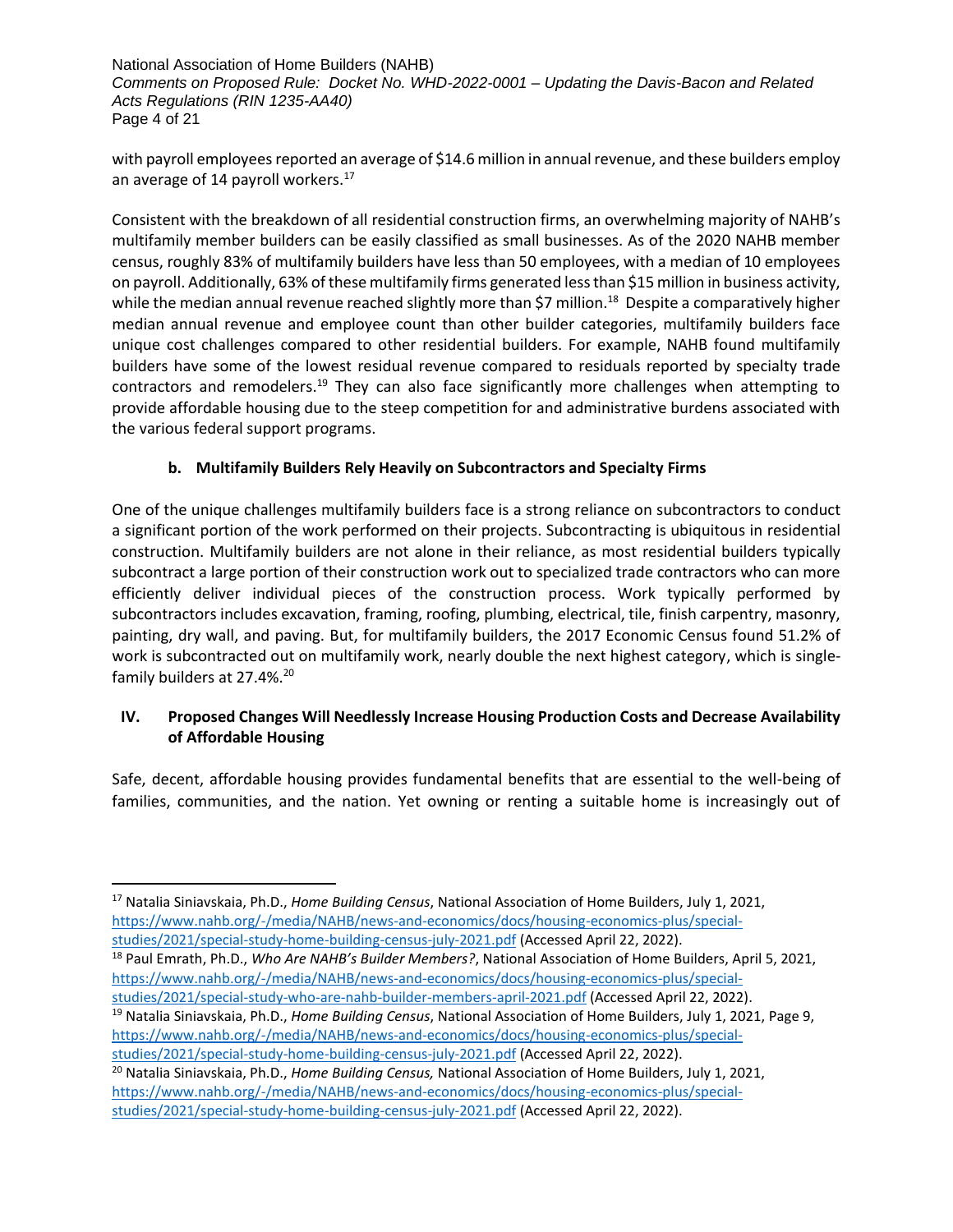National Association of Home Builders (NAHB) *Comments on Proposed Rule: Docket No. WHD-2022-0001 – Updating the Davis-Bacon and Related Acts Regulations (RIN 1235-AA40)* Page 5 of 21

financial reach for many households. In fact, almost a third of the nation's households are cost burdened and pay more than 30 percent of their income for housing.

The cost of housing is determined by a complex equation involving labor and materials prices; interest rates and financing costs; federal, state, and local regulations; and supply and demand. In today's market, a limited supply of land, a shortage of skilled labor, rising materials prices and high regulatory costs are all contributing to higher prices. NAHB analyses show that, in 2021, prices of materials used in residential construction were rising even faster than overall inflation, $21$  and that record percentages of builders were reporting shortages of skilled labor.<sup>22</sup> Joint research conducted by NAHB and the National Multifamily Housing Council shows that regulation imposed by all levels of government (local, state or federal) accounts for 32.1 percent of the cost of an average multifamily development.<sup>23</sup> Moreover, interest rates are higher than they have been in several years, $24$  and the Federal Reserve has recently announced its intention to increase them further. These factors make it difficult to increase the supply of affordable housing and ensure that it meets the needs of increasingly diverse households.

While major tenets of the Build Back Better Agenda<sup>25</sup> and Justice40 initiative<sup>26</sup> have been to increase the supply of affordable housing units, the WHD's proposed changes are in direct conflict with this Administration's affordable housing goals. A report from the National Low Income Housing Coalition found that prior to the COVID-19 pandemic only 37 affordable and available rental homes were available for every 100 renter households with extremely low incomes, and every state and nearly every county in the U.S. lacked an adequate supply.<sup>27</sup> Considering the severity of the affordable housing crisis and the current supply side cost escalations and severe supply chain interruptions, NAHB questions the extent to which WHD considered the impact of this rulemaking on building these critically needed affordable housing units and is extremely disappointed the WHD did not consult with residential construction during the pre-rule phase. Any final rule must not further erode the industry's ability to fulfil this need.

<sup>21</sup> David Logan, *Prices of Goods and Services Used in Residential Construction*, National Association of Home Builders, Nov. 1, 2021[, https://www.nahb.org/-/media/NAHB/news-and-economics/docs/housing-economics](https://www.nahb.org/-/media/NAHB/news-and-economics/docs/housing-economics-plus/special-studies/2021/special-study-prices-of-goods-services-used-in-residential-construction-november-2021.pdf)[plus/special-studies/2021/special-study-prices-of-goods-services-used-in-residential-construction-november-](https://www.nahb.org/-/media/NAHB/news-and-economics/docs/housing-economics-plus/special-studies/2021/special-study-prices-of-goods-services-used-in-residential-construction-november-2021.pdf)[2021.pdf.](https://www.nahb.org/-/media/NAHB/news-and-economics/docs/housing-economics-plus/special-studies/2021/special-study-prices-of-goods-services-used-in-residential-construction-november-2021.pdf) 

<sup>22</sup> Paul Emrath, Ph.D., *Record Share of NAHB Members Report Labor Shortages*, National Association of Home Builders, Nov. 15, 2021[, https://eyeonhousing.org/2021/11/record-share-of-nahb-members-report-labor](https://eyeonhousing.org/2021/11/record-share-of-nahb-members-report-labor-shortages/)[shortages/](https://eyeonhousing.org/2021/11/record-share-of-nahb-members-report-labor-shortages/) .

<sup>&</sup>lt;sup>23</sup> Paul Emrath, Ph.D, National Association of Home Builders and Caitlin Walter, Ph.D., National Multifamily Housing Council, *Multifamily Cost of Regulation, Special Studies,* June 12, 2018, [https://www.nahb.org/-](https://www.nahb.org/-/media/33AB4591BA3B4F5EBA4DCCEA34038623.ashx) [/media/33AB4591BA3B4F5EBA4DCCEA34038623.ashx](https://www.nahb.org/-/media/33AB4591BA3B4F5EBA4DCCEA34038623.ashx) (Accessed May 4, 2022).

<sup>24</sup> Litic Murali, *Mortgage Rates Reach 3-Year High*, National Association of Home Builders, April 6, 2022, [https://eyeonhousing.org/2022/04/mortgage-rates-reach-3-year-high/.](https://eyeonhousing.org/2022/04/mortgage-rates-reach-3-year-high/)

<sup>25</sup> *Fact Sheet: Biden-Harris Administration Announces Immediate Steps to Increase Affordable Housing Supply*, Sept. 1, 2021, [https://www.whitehouse.gov/briefing-room/statements-releases/2021/09/01/fact-sheet-biden-harris-](https://www.whitehouse.gov/briefing-room/statements-releases/2021/09/01/fact-sheet-biden-harris-administration-announces-immediate-steps-to-increase-affordable-housing-supply/)

[administration-announces-immediate-steps-to-increase-affordable-housing-supply/](https://www.whitehouse.gov/briefing-room/statements-releases/2021/09/01/fact-sheet-biden-harris-administration-announces-immediate-steps-to-increase-affordable-housing-supply/) (Accessed April 29, 2022).

<sup>26</sup> *The Path to Achieving Justice40*, July 20, 2021, [https://www.whitehouse.gov/omb/briefing](https://www.whitehouse.gov/omb/briefing-room/2021/07/20/the-path-to-achieving-justice40/)[room/2021/07/20/the-path-to-achieving-justice40/](https://www.whitehouse.gov/omb/briefing-room/2021/07/20/the-path-to-achieving-justice40/) (Accessed May 5, 2022).

<sup>27</sup> *Out of Reach: The High Cost of Housing*, National Low Income Housing Coalition, 2021, [https://nlihc.org/sites/default/files/oor/2021/Out-of-Reach\\_2021.pdf](https://nlihc.org/sites/default/files/oor/2021/Out-of-Reach_2021.pdf) (Accessed April 29, 2022).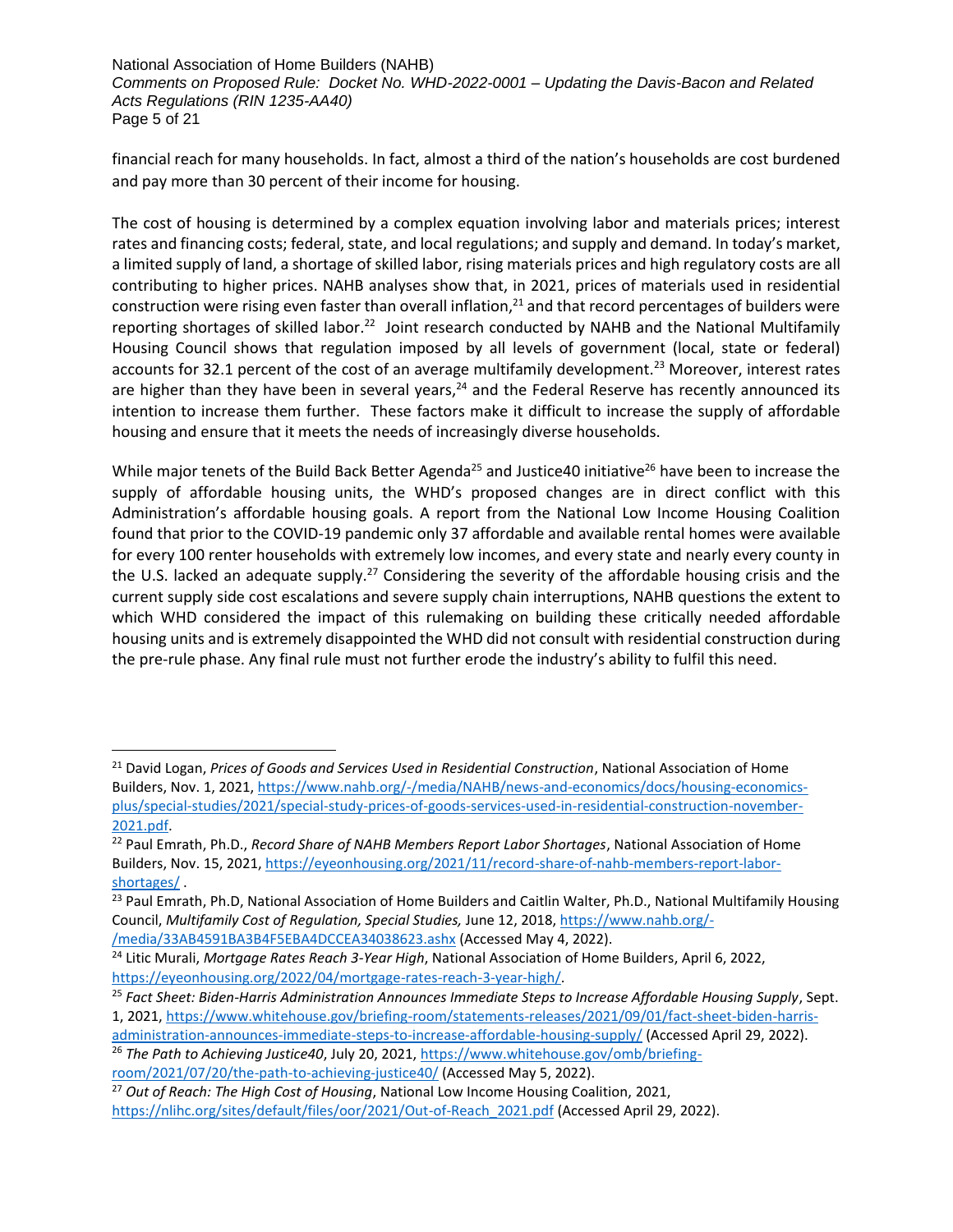National Association of Home Builders (NAHB) *Comments on Proposed Rule: Docket No. WHD-2022-0001 – Updating the Davis-Bacon and Related Acts Regulations (RIN 1235-AA40)* Page 6 of 21

# **a. The Methodology to Determine Prevailing Wages Will Significantly Increase Labor Costs**

The current methodology used to determine prevailing wages creates wage rates that are contrary to the purpose of the regulations – to provide wages that are representative of the area in which these projects are being performed. In some cases, these wages are raised to unrealistic, impracticable levels, resulting in the current methodology making DBRA programs practically unusable in certain parts of the country. Despite the low union representation within construction, collectively bargained rates, which are typically higher than merit shop wages, determine a significant amount of the prevailing wages for covered projects.<sup>28</sup> In addition, many of the Davis-Bacon calculations are too small to provide a meaningful, representative estimate of the wage rates of an area. These factors working in tandem result in wage rates that stray far from those set by the market which are more characteristic of actual worker pay. WHD's proposed return to the three-step method to determine the prevailing wages will further exacerbate this long-standing pattern of setting unrepresentative, unrealistic wages and will reduce much-needed construction work.

Importantly, this issue is not a recent development or a direct result of the COVID-19 pandemic, as Davis-Bacon wage requirements have historically driven up federal construction costs. Not only has the Beacon Hill Institute found that Davis-Bacon wage determinations unnecessarily increase the cost of federal construction by nearly 10%,<sup>29</sup> but the Congressional Budget Office (CBO) estimates a \$12 billion reduction in discretionary outlays from 2019 through 2028 if Davis-Bacon wage requirements were not applied to covered projects.<sup>30</sup>

At the same time, the method for determining prevailing wage rates have the effect of both lowering worker pay below market wages in one area of the country and raising those wage rates to infeasible levels for employers in another. For example, in 2011, Davis-Bacon wages in Nassau-Suffolk, N.Y., were 30% above market wages for carpenters, 45.5% above market wages for electricians, and 58.7% above market wages for plumbers/pipefitters; however, those same worker classifications in Spartanburg County, S.C., saw wage rates that were 52.9%, 55.1% and 64.1% below market wages, respectively. While market wages for carpenters, electricians and plumbers/pipefitters are 70% higher in Nassau-Suffolk, N.Y., than in Spartanburg County, S.C., the Davis-Bacon wages impose a 487% wage premium for Nassau-Suffolk workers (\$43.98/hour) compared to Spartanburg workers (\$7.49/hour).<sup>31</sup> In failing to use a method that benefits workers and employers with increased wages to a reasonable, practical degree,

<sup>28</sup> *Davis-Bacon Act: Methodological Changes Needed to Improve Wage Survey*, U.S. Government Accountability Office, March 2011[, https://www.gao.gov/assets/gao-11-152.pdf](https://www.gao.gov/assets/gao-11-152.pdf) (Accessed April 21, 2022).

<sup>29</sup> Paul Bachman, MSIE, Michael Head, MSEP, Sarah Glassman, MSEP, and David G. Tuerck, Ph.D., *The Federal Davis-Bacon Act: The Prevailing Mismeasure of Wages*, The Beacon Hill Institute, February 2008, <http://www.beaconhill.org/BHIStudies/PrevWage08/DavisBaconPrevWage080207Final.pdf> (Accessed May 5, 2022).

<sup>30</sup> *Repeal the Davis-Bacon Act*, Congressional Budget Office, Dec. 13, 2018, [https://www.cbo.gov/budget](https://www.cbo.gov/budget-options/54786)[options/54786](https://www.cbo.gov/budget-options/54786) (Accessed May 5, 2022).

<sup>31</sup> Rachel Greszler, *Why Congress Must "Cancel" the Davis-Bacon Act,* The Heritage Foundation, April 7, 2021, <https://www.heritage.org/jobs-and-labor/commentary/why-congress-must-cancel-the-davis-bacon-act> (Accessed May 6, 2022).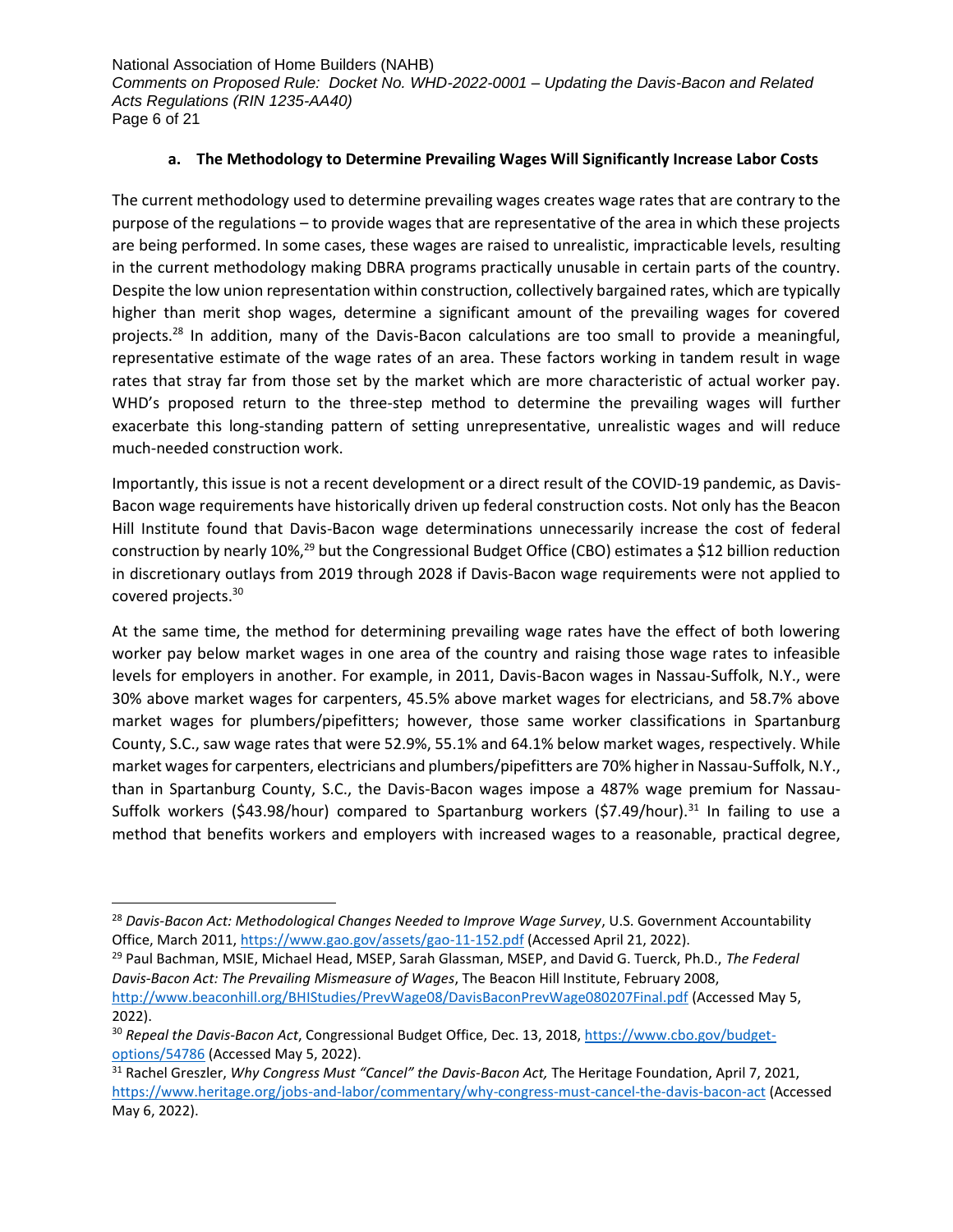National Association of Home Builders (NAHB) *Comments on Proposed Rule: Docket No. WHD-2022-0001 – Updating the Davis-Bacon and Related Acts Regulations (RIN 1235-AA40)* Page 7 of 21

these revisions not only fail to meet their goal, they further the divide between realistic, market-driven wages and DOL's nonscientific, unrepresentative rates.

Another CBO report<sup>32</sup> noted the inverse relationship between increased costs and employment and product availability on various federally assisted housing projects. It states, "*Certain federal housing assistance programs, for example, provide a fixed level of dollars to aid in the construction of residential units. As a result, the number of units and quality of units, or both—and, hence, the number of construction workers—would decline with rising construction costs. In addition, if government demand for construction projects—and the attendant amount of employment—are sensitive to cost, then the amount of federally financed construction would decline as the cost per project rose."* In the 40 years since this report was published, and because the regulations have not changed, the relationship of increased costs and decreased housing production for Davis-Bacon covered projects remains consistent. The proposal, unfortunately, does nothing to change this equation.

# **b. The Costs and Administrative Burdens Associated with the Proposed Rule Will Needlessly Increase Housing Production Costs**

The ability to compete efficiently in the home building industry and optimally price a home depends on the degree to which overall costs are certain and predictable. This impact is of particular concern in the affordable housing sector where relatively small price increases can have an immediate impact on low- to moderate-income homebuyers and renters who are more susceptible to being priced out of the market. As part of the aforementioned regulatory costs imposed at all levels of government for multifamily developments, these costs, for example, commonly come in the form of delays caused by lengthy approval processes as state and federal governments are becoming increasingly involved in the building process.<sup>33</sup>

NAHB is concerned that the NPRM will add to the regulatory compliance burdens builders and skilled tradesman must satisfy when using DBRA-covered programs to build affordable apartments. The current DBRA requirements already deter small, "mom and pop" and minority-owned firms from participating in DBRA-covered projects. The proposed rule does not make the DBRA framework more user friendly to these small businesses and may even discourage the builders and skilled craftsmen who currently build DBRA-covered apartments from working on future DBRA projects.

# **V. The NPRM Should be Withdrawn to Address the Concerns of Residential Construction**

The residential construction industry is vitally important in maintaining a healthy economy. A strong housing sector provides a critical component of local economic development. Housing creates jobs, increases the demand for goods and services within a particular community, generates revenues for local governments and provides affordable housing. Residential construction provides significant income and jobs for local workers and generates important benefits for local residents, businesses, and governments.

<sup>32</sup> Congressional Budget Office, *Modifying the Davis-Bacon Act: Implications for the Labor Market and the Federal Budget*, July 1983, [https://www.cbo.gov/sites/default/files/98th-congress-1983-1984/reports/doc12-entire\\_0.pdf](https://www.cbo.gov/sites/default/files/98th-congress-1983-1984/reports/doc12-entire_0.pdf) (Accessed April 27, 2022).

<sup>&</sup>lt;sup>33</sup> Paul Emrath, Ph.D., National Association of Home Builders and Caitlin Walter, Ph.D., National Multifamily Housing Council, *Multifamily Cost of Regulation, Special Studies,* June 12, 2018, [https://www.nahb.org/-](https://www.nahb.org/-/media/33AB4591BA3B4F5EBA4DCCEA34038623.ashx) [/media/33AB4591BA3B4F5EBA4DCCEA34038623.ashx](https://www.nahb.org/-/media/33AB4591BA3B4F5EBA4DCCEA34038623.ashx) (Accessed May 4, 2022).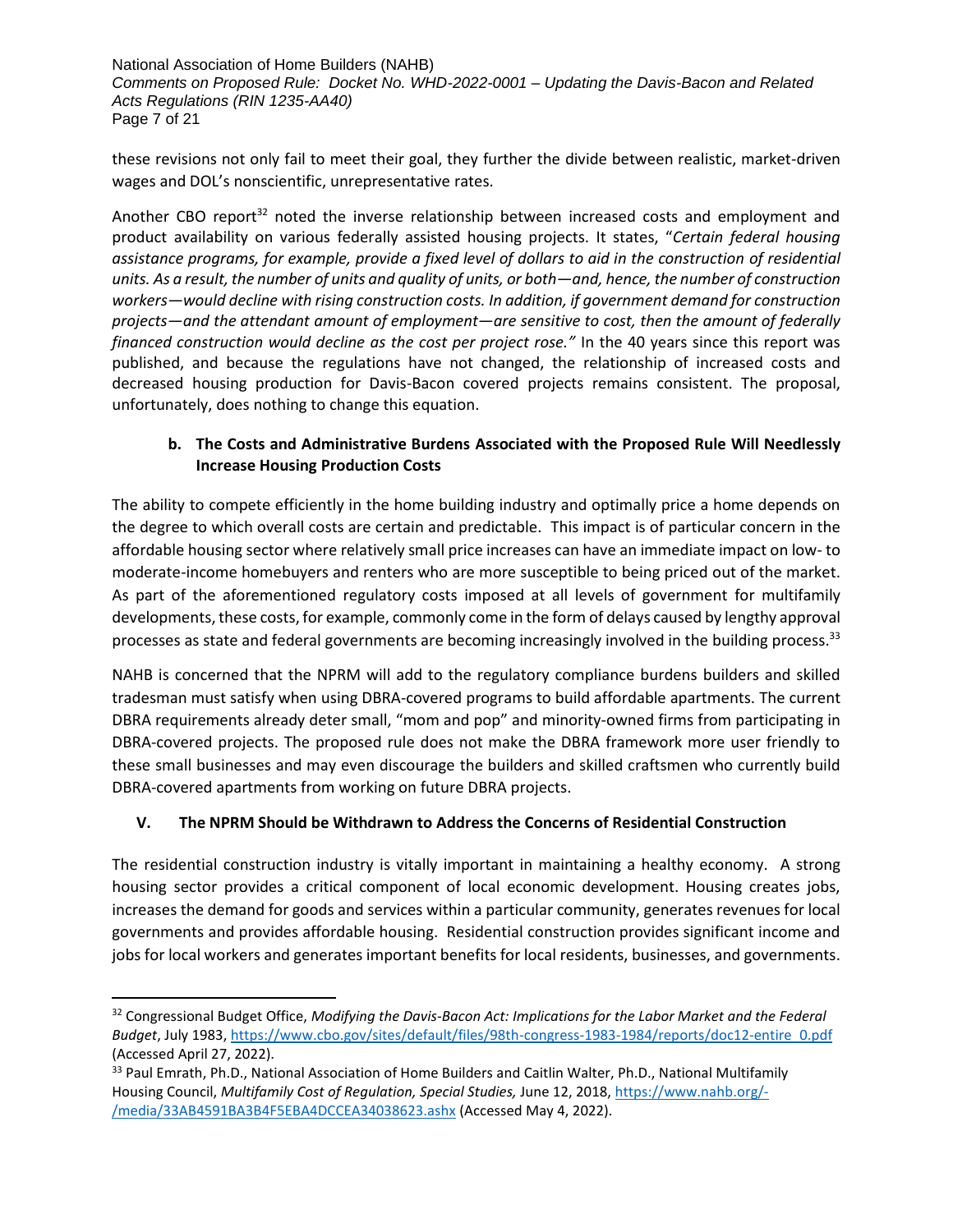National Association of Home Builders (NAHB) *Comments on Proposed Rule: Docket No. WHD-2022-0001 – Updating the Davis-Bacon and Related Acts Regulations (RIN 1235-AA40)* Page 8 of 21

In the roughly 90 years since enactment of the Davis-Bacon Act, along with the subsequent adoption of Davis-Bacon requirements in the various Related Acts, the state of the residential construction industry has evolved. The current residential construction labor market demands that businesses pay higher, competitive rates in order to recruit and retain workers, and the average hourly earnings for residential building workers is noticeably higher than worker wages in other sectors.<sup>34</sup> Yet, the industry has been suffering from a skilled labor shortage for many years. Today, skilled craftsmen are better positioned to pick and choose which jobs they will take. Numerous NAHB members report that the skilled labor shortage is further exacerbated because the skilled tradesmen will not even consider taking DBRA-covered work. The tradesmen simply do not want to assume the extra compliance costs, administrative burdens and legal responsibilities associated with DBRA-covered work.

WHD must understand DBRA requirements should not be "one-size-fits-all" across all construction industries. There are strong policy arguments for tailoring a regulatory framework that promotes, rather than inhibits affordable housing production. The DBRA-covered housing programs serve low-tomoderate- income families who desperately need affordable housing. As discussed earlier in these comments, the Administration has called for policies to increase the supply of affordable rental housing. However, the current DBRA mandates are actually hindering affordable housing production by driving up builders' costs, reducing the number of units that can be constructed, and discouraging participation of qualified general contractors and subcontractors. WHD's proposed changes will only compound that problem. In order to better understand the concerns of housing providers who participate in DBRAcovered programs and to create a rule that facilitates, rather than hinders, new affordable rental housing production, NAHB strongly urges DOL-WHD to:

- Withdraw this proposed rule in its entirety;
- Hold a series of DBRA hearings with multifamily builders and owners;
- Revise the regulatory burden estimate and assess the impact of DBRA regulatory changes on production of new multifamily units *before* proposing a new DBRA regulation; and
- Create a new DBRA regulatory framework tailored to facilitate construction of new rental housing.

Absent full withdrawal of the NPRM, and in an effort to truly modernize the wage methodology, NAHB recommends that DOL collaborate with the industry and find solutions to the concerns surrounding DBRA's regulatory requirements before a final rule is issued. For example, NAHB supports provisions of S.3941, the Housing Supply Expansion Act (introduced by U.S. Sen. John Thune (R-SD)), including the establishment of a Davis-Bacon Modernization Working Group.<sup>35</sup> NAHB recommends, at the very least, the Department take the steps necessary to establish a working group of federal officials, as well as employer, employee and public representatives, to analyze alternatives to the current wage methodology and create solutions to the undue administrative burden placed on builders, among other tasks included in the legislation.

Unless changes are made to the NPRM, the proposed provisions will result in projects becoming financially and administratively infeasible for many residential contractors. Accordingly, NAHB urges the agency to

<sup>34</sup> Jing Fu, *Residential Building Worker Wages Continue to Rise*, National Association of Home Builders, April 4, 2022,<https://eyeonhousing.org/2022/04/residential-building-worker-wages-continue-to-rise/> (Accessed April 22, 2022).

<sup>35</sup> [https://www.congress.gov/bill/117th-congress/senate-bill/3941?s=1&r=9.](https://www.congress.gov/bill/117th-congress/senate-bill/3941?s=1&r=9)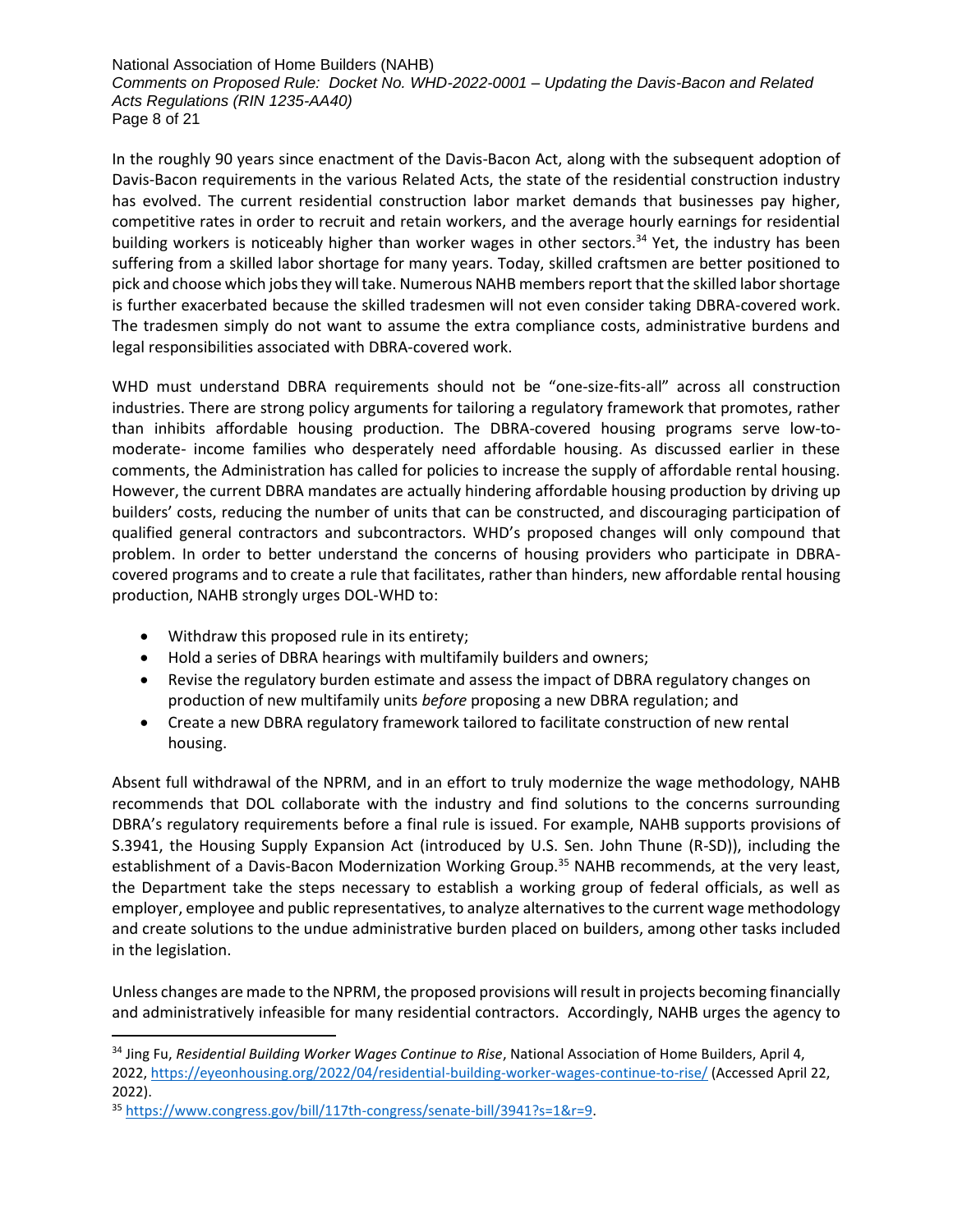National Association of Home Builders (NAHB) *Comments on Proposed Rule: Docket No. WHD-2022-0001 – Updating the Davis-Bacon and Related Acts Regulations (RIN 1235-AA40)* Page 9 of 21

fully consider these recommendations so that these firms are not only not deterred from participating on covered projects, but compelled to participate. By doing so, it would introduce more competition, reduce costs and deliver the best value to U.S. taxpayers. However, should DOL decide not to take the abovedescribed route, NAHB then urges the agency to consider the following concerns as it develops a final regulation.

# **VI. The Definition of "Prevailing Wage" and Reverting to the Three-Step Process**

In accordance with this proposal, DOL seeks to define a prevailing wage as: (1) any wage rate paid to a majority of workers; and, if there was none, then (2) the wage rate paid to the greatest number of workers, provided it was paid to at least 30% of workers, and, if there was none, then (3) the weighted average rate. In reverting to the definition of "prevailing wage" used from 1935 to 1983, WHD intends to reintegrate the "30-percent rule" as the second step for a prevailing wage determination. However, in proposing this definition, the agency fails to enact substantive change that provides a method for determining wage rates that are more representative of wages in a given area, encourages builder participation – both in bidding on DBRA-covered contracts and in the prevailing wage surveys – and addresses the realities of today's economy (i.e. an increasingly transient and aging workforce,<sup>36</sup> increased building costs resulting from supply shortages, and the economic impact of COVID-19, among other things). For these reasons, NAHB strongly opposes WHD's proposed definition of "prevailing wage" as well as the three-step process.

# **VII. The Proposal Fails to Address Systemic Flaws in the Prevailing Wage Methodology**

As part of its proposal, WHD aims to reduce the supposed overuse of weighted averages, as DOL has interpreted the term "prevailing wage" as an actual wage rate that mirrors, to the greatest extent possible, rates that are actually paid to workers.<sup>37</sup> Specifically, the agency calculated that the reintroduction of the 30-percent rule will reduce the use of average rates roughly by half—from 63% to 31%. WHD reasons the three-step method will result in the majority rule and 30-percent rule determining 36% and 33% of wage rates, respectively.<sup>38</sup>

The overarching focus should not be to address the rate at which weighted averages are used. Rather, WHD should assess the methodology in its entirety and in doing so, will understand that its failings, for a long time, have not justified its use, particularly in the residential construction industry. The agency has entered into a repeated cycle of gathering wage data in a manner practically designed to deter small businesses from participating; setting a low threshold to receive wage data from a handful of uniondominated organizations with the staffing infrastructure to incur these administrative costs; and setting a wage rate that does not factor in the true majority of employees and is misrepresentative of the actual wage rates paid.

WHD's Davis-Bacon wage methodology has historically experienced issues with the collection of accurate data to determine the prevailing wage rates for a certain area. In addition to repeated criticisms of the

<sup>36</sup> Na Zhao, *More Young Workers Join the Construction Labor Force,* National Association of Home Builders, Aug. 3, 2021, [https://eyeonhousing.org/2021/08/more-young-workers-join-the-construction-labor-force](https://eyeonhousing.org/2021/08/more-young-workers-join-the-construction-labor-force/#:~:text=The%20latest%20labor%20force%20statistics,to%20only%209.7%25%20in%202015) (Accessed May 6, 2022).

<sup>&</sup>lt;sup>37</sup> 87 Fed. Reg. at 15,700.

<sup>38</sup> 87 Fed. Reg. at 15,704.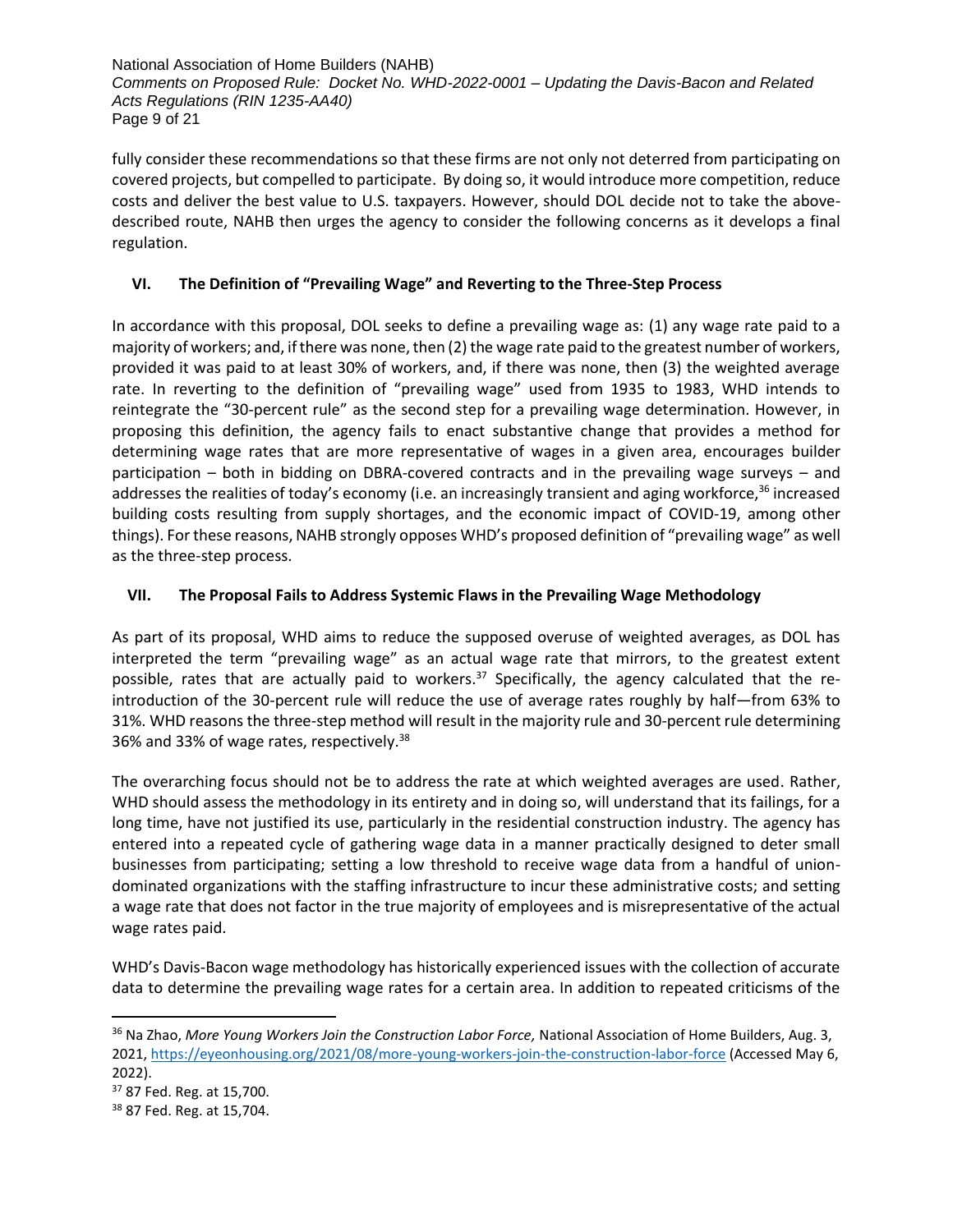National Association of Home Builders (NAHB) *Comments on Proposed Rule: Docket No. WHD-2022-0001 – Updating the Davis-Bacon and Related Acts Regulations (RIN 1235-AA40)* Page 10 of 21

Davis-Bacon wage methodology from the U.S. Government Accountability Office (GAO),<sup>39</sup> U.S. Congress,<sup>40</sup> and other non-government stakeholders,<sup>41</sup> a March 2019 audit report from DOL's Office of Inspector General (OIG) found roughly 4,400 of WHD's unique published rates had not been updated in 21 to 40 years. While WHD addresses the issue of outdated prevailing wage rates – albeit only outdated *nonunion* wage rates – in its proposed rulemaking, the OIG report also found nearly half of the 124 wage rates analyzed were not determined from data about a single construction worker within the 31 counties that the published rates represented. While this issue will be discussed in greater detail in these comments, in short, the lack of participation should not be linked to a lack of interest in participating, but rather the complexity and burden of these surveys.

The OIG report also notes WHD's rationale for not updating certain prevailing wage rates – namely, the inefficient use of agency resources to make these changes, given the time and cost the agency would incur to do so. Evidently, businesses and the agency are experiencing similar administrative burdens. Thus, NAHB agrees with OIG's position that using an alternative method to update wage rates could increase the likelihood of WHD being able to bring current those rates that agencies need for their bid and solicitation processes and builders need to develop bids and determine labor costs.

It is beyond dispute that the current methodology favors collectively bargained rates. According to a GAO report, roughly 63% of Davis-Bacon wage rates were set through collective bargaining agreements; in contrast, an estimated 14% of construction workers nationwide were represented by unions in 2010.<sup>42</sup> Today, the percentage of union membership remains stagnant with 13.6% construction workers being represented by unions.<sup>43</sup> The rate at which union wages are used should better reflect the representation breakdown (union or nonunion) of the workforce whose wages WHD determines, yet the 30-percent rule facilitates the favoring of this substantial minority of workers to dominate the prevailing wage determinations. As a methodology that supposedly results in a representative wage rate for a given area, these findings from OIG demonstrate the real-world application going against the intent and purpose of the DBRA and one of the overriding goals of this rulemaking.

Therefore, NAHB recommends DOL conduct a comprehensive study and assessment of alternatives to the current prevailing wage determination methodology. The agency should consider, for example, using Bureau of Labor Statistics (BLS) data to develop DBA prevailing wage determinations, similar to its use of BLS data to determine prevailing wage rates for the Service Contract Act and Foreign Labor Certification program. By working with BLS to develop a model that fits the criteria for calculating Davis-Bacon prevailing wage rates, WHD could use data from two BLS surveys, the Occupational Employment Statistics

<sup>39</sup> *Davis-Bacon Act: Methodological Changes Needed to Improve Wage Survey*, U.S. Government Accountability Office, March 2011[, https://www.gao.gov/assets/gao-11-152.pdf](https://www.gao.gov/assets/gao-11-152.pdf) (Accessed April 21, 2022).

<sup>40</sup> *Better Strategies are Needed to Improve the Timeliness and Accuracy of Davis-Bacon Act Prevailing Wage Rates*, U.S. Department of Labor Office of Inspector General, March 29, 2019,

<https://www.oig.dol.gov/public/reports/oa/2019/04-19-001-15-001.pdf> (Accessed April 21, 2022). <sup>41</sup> James Sherk, *Labor Department Can Create Jobs by Calculating Davis–Bacon Rates More Accurately*, The Heritage Foundation, Jan. 21, 2017, [https://www.heritage.org/jobs-and-labor/report/labor-department-can](https://www.heritage.org/jobs-and-labor/report/labor-department-can-create-jobs-calculating-davis-bacon-rates-more)[create-jobs-calculating-davis-bacon-rates-more](https://www.heritage.org/jobs-and-labor/report/labor-department-can-create-jobs-calculating-davis-bacon-rates-more) (Accessed April 21, 2022).

<sup>42</sup> *Davis-Bacon Act: Methodological Changes Needed to Improve Wage Survey*, U.S. Government Accountability Office, March 2011[, https://www.gao.gov/assets/gao-11-152.pdf](https://www.gao.gov/assets/gao-11-152.pdf) (Accessed April 21, 2022).

<sup>43</sup> *Union Members – 2021*, U.S. Department of Labor, Bureau of Labor Statistics, Jan. 20, 2022, <https://www.bls.gov/news.release/pdf/union2.pdf> (Accessed May 10, 2022).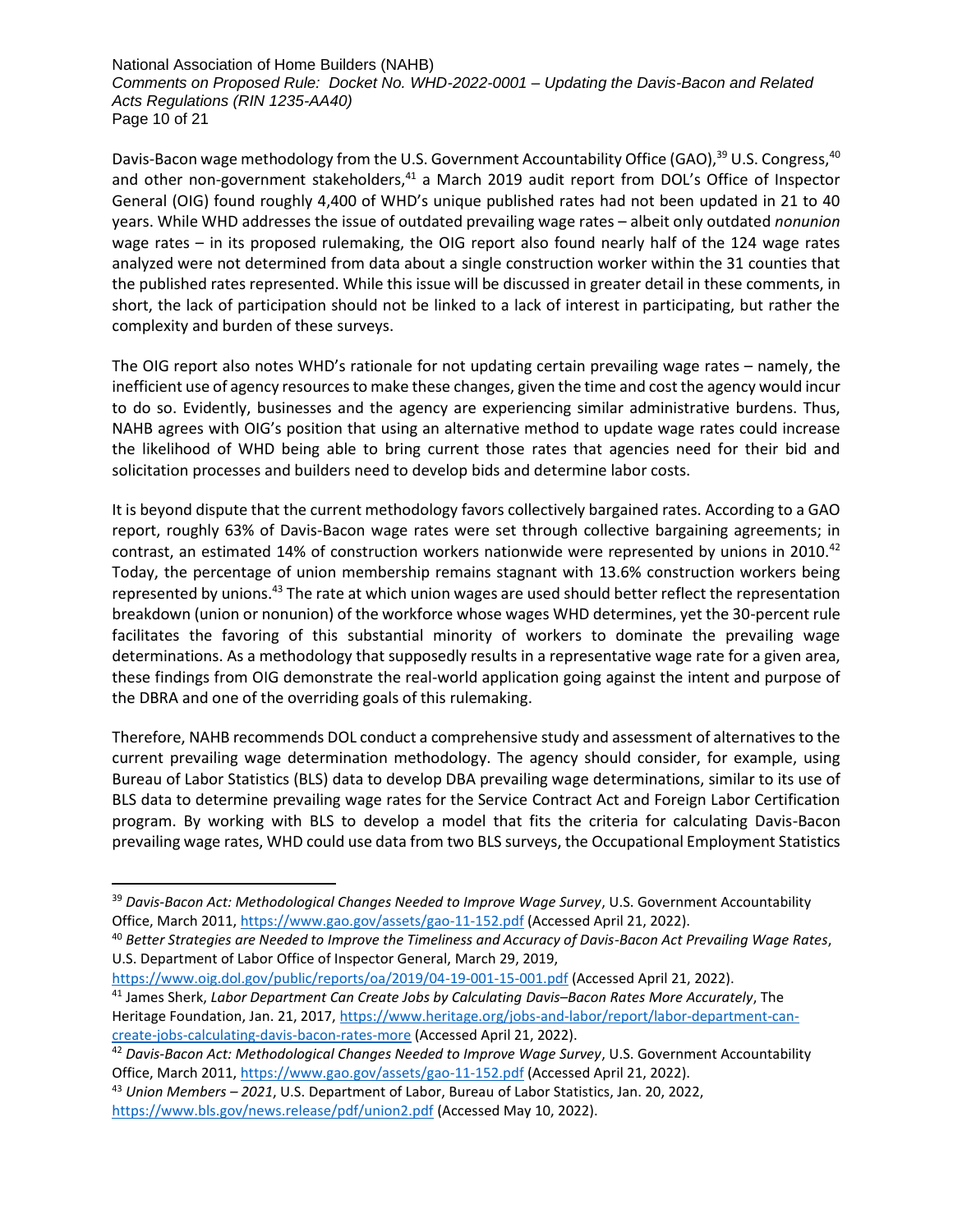National Association of Home Builders (NAHB) *Comments on Proposed Rule: Docket No. WHD-2022-0001 – Updating the Davis-Bacon and Related Acts Regulations (RIN 1235-AA40)* Page 11 of 21

and National Compensation surveys, to serve as an alternative method for DBA wage determinations.<sup>44</sup> Among other options, the agency should also assess outsourcing the wage data collection processes to a verifiable third-party organization better equipped to collect greater quantities of data to achieve the most representative rates at the lowest level of civil subdivisions as possible. At the same time, any alternatives to be considered by DOL should also improve the percentage of businesses choosing to participate in prevailing wage determination surveys or, if using a statistically random sample, apply a sufficient, representative sample of wages in the area in which these rates will be determined.

# **VIII. Removing the Bar on Cross-Consideration of Metropolitan and Rural Wage Data**

Since the 1983 rulemaking, DOL has implemented a bar on the cross-consideration of wage rates for counties designated as "rural" and "metropolitan," meaning metropolitan counties would not factor into the wage determinations for nearby rural counties and vice versa. To account for the supposed "realities" of today's labor market, DOL proposes to remove the barrier to using rural and metropolitan county wage data together to determine a prevailing wage. DOL argues that construction workers travel long distances for work and nearby counties with different designations may be competing for the same supply of workers.<sup>45</sup>

However, this statement by DOL contradicts the system of metropolitan areas delineated by the Office of Management and Budget (OMB) and the U.S. Census Bureau through a careful process of analyzing commuting data, precisely to capture local labor markets. These metropolitan areas are treated as authoritative and used by a variety of government agencies for important programs, including the Bureau of Labor Statistics, which reports local employment and unemployment rates for metropolitan areas.

The work done by OMB and the Census Bureau to define local labor markets should not be ignored or contradicted without substantial evidence. The comment by DOL that suggests labor markets should be enlarged for the construction industry because that is an industry in which workers tend to commute longer distances is not in any way persuasive. The fact that it takes workers in construction and mining occupations 1.6 minutes longer, on average, to commute to work than workers in computer science and math occupations can be easily explained by the need of construction workers to travel to various work sites rather than to a single central office. That construction workers naturally tend to spend more time travelling within metropolitan areas for this reason does not mean they routinely travel to locations outside the metropolitan area.

Nor are the two papers on commute time and construction workers by the same lead author cited by DOL in support of removing the cross-consideration bar persuasive. First, those papers are based on one data set consisting of a limited number of public projects in one city in California which is unlikely to be representative of the nation as a whole. Second, neither paper presents evidence that travel outside of a metropolitan area is broadly representative of what is actually occurring nationwide. One paper primarily shows that builders travel farther to a project than workers. A central thesis of the second paper is that

<sup>44</sup> James Sherk, *Labor Department Can Create Jobs by Calculating Davis–Bacon Rates More Accurately,* The Heritage Foundation, Jan. 21, 2017, [https://www.heritage.org/jobs-and-labor/report/labor-department-can](https://www.heritage.org/jobs-and-labor/report/labor-department-can-create-jobs-calculating-davis-bacon-rates-more)[create-jobs-calculating-davis-bacon-rates-more](https://www.heritage.org/jobs-and-labor/report/labor-department-can-create-jobs-calculating-davis-bacon-rates-more) (Accessed April 21, 2022).

<sup>45</sup> 87 Fed. Reg. at 15,719.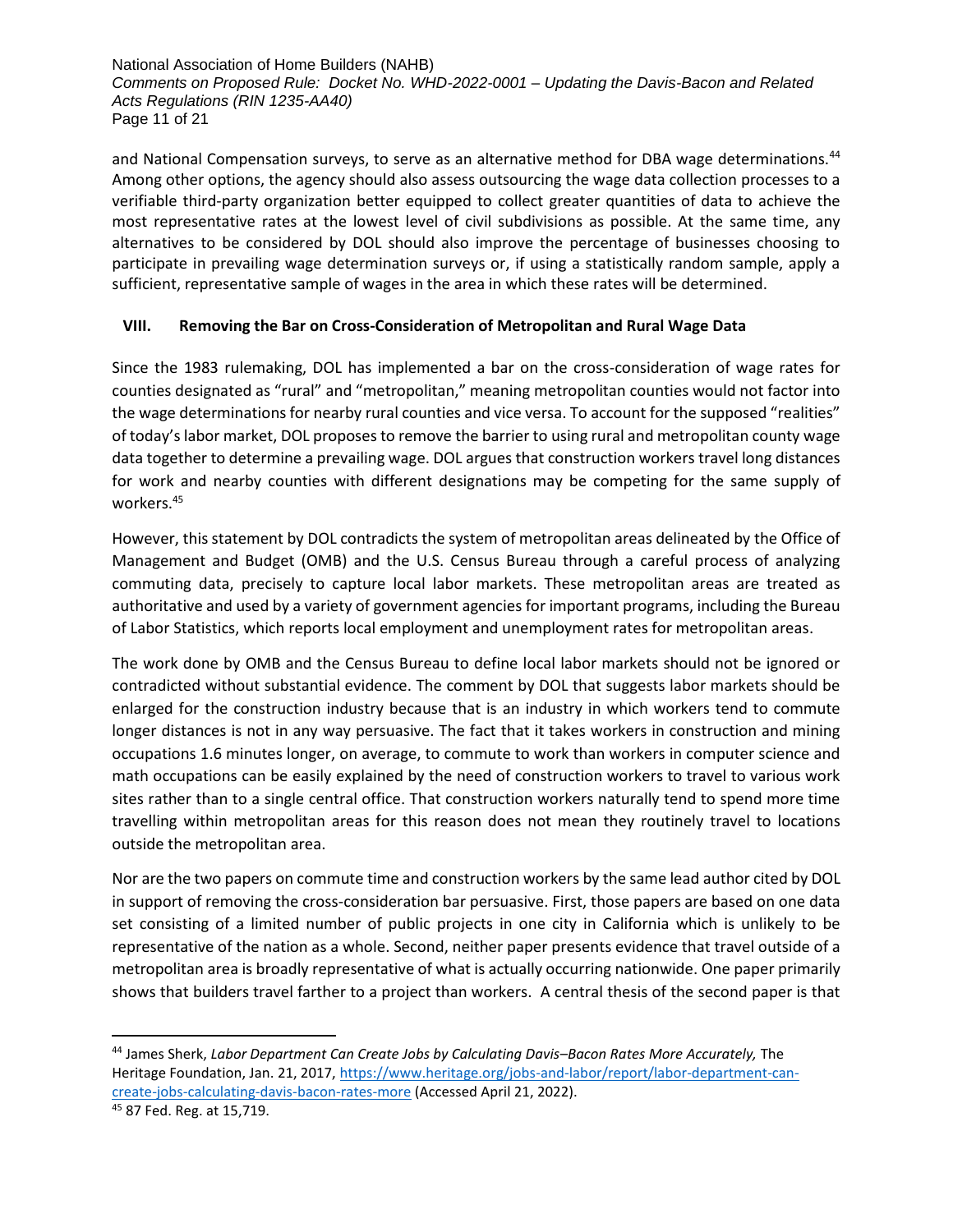National Association of Home Builders (NAHB) *Comments on Proposed Rule: Docket No. WHD-2022-0001 – Updating the Davis-Bacon and Related Acts Regulations (RIN 1235-AA40)* Page 12 of 21

construction workers only travel long distances to a project in search of higher wages. If true, this means that workers who live inside a metropolitan area are particularly unlikely to travel a great distance to work outside of a metropolitan area where wages tend to be lower. Therefore, it would be particularly inappropriate to base non-metropolitan wage determinations in part on data from within a metropolitan area. Because both papers cited analyze only projects within a single metropolitan area, neither is capable of demonstrating a tendency of construction workers to travel outside metropolitan areas nationwide.

The decision to remove this longstanding bar is another policy revision that will directly result in unrepresentative inflated wages and the decrease in production of much-needed affordable housing. According to testimony during an SBA roundtable on April 25, 2022, an NAHB member indicated a 30% difference in the cost of two projects. While both were subject to federal Davis-Bacon prevailing wage requirements, the project within the wage rate of the Philadelphia metropolitan area amassed a cost of roughly \$120,000 per unit. The other project, which was described as a more complex project that occurred outside of the Philadelphia area and was subject to significantly lower wage rates, saw a per unit cost of roughly \$95,000.

More substantively, several business groups, some of which represent the construction industry, sued DOL for not adhering to the requirements of its wage determination and rural/metro proviso language and instead using wage data from the Las Vegas area to set rates for counties in Northern Nevada.<sup>46</sup> The set rate of \$56.17 was an 80% increase from the \$31.22 rate that AGC argued was appropriate.<sup>47</sup> In the case of multifamily contractors, DOL's proposal will misrepresent wage rates, likely reduce the number of affordable units built, and could make some projects infeasible.

NAHB opposes WHD's proposal to remove the bar on cross-consideration of metropolitan and rural wage data in its calculations to determine Davis-Bacon prevailing wages. Rather, this nearly 40-year policy should be kept in place so that metropolitan rates are not overcounted in these calculations and rural projects, which already face rising costs as a result of supply chain disruptions, worker shortages and other reasons stated throughout this letter, do not face additional needlessly increased costs.

# **IX. Automatic Update to Nonunion Prevailing Wage Rates**

In its proposal, WHD provides a mechanism to regularly update nonunion prevailing wage rates based on the BLS' Employment Cost Index (ECI).<sup>48</sup> Specifically, non-collectively bargained wage rates may be adjusted based on ECI data every 3 years, or until the next survey results in a new general wage determination.

NAHB agrees a mechanism to trigger updates to grossly outdated wage rates should be put in place, but the method in which the agency proposes to determine these updates is arbitrary and inconsistent with its use of the underlying data used for the ECI. NAHB is not endorsing BLS data as the preferred replacement for prevailing wage surveys at this time, but there is blatant inconsistency in not utilizing BLS

<sup>46</sup> *AGC, ABC sue Labor Department over Davis-Bacon wages in Nevada*, Construction Dive, Oct. 12, 2021, [https://www.constructiondive.com/news/agc-abc-sue-labor-department-over-davis-bacon-wages-in](https://www.constructiondive.com/news/agc-abc-sue-labor-department-over-davis-bacon-wages-in-nevada/607935/)[nevada/607935/](https://www.constructiondive.com/news/agc-abc-sue-labor-department-over-davis-bacon-wages-in-nevada/607935/) (Accessed April 12, 2022).

<sup>47</sup> *Id.*

<sup>48</sup> 87 Fed. Reg. at 15,700.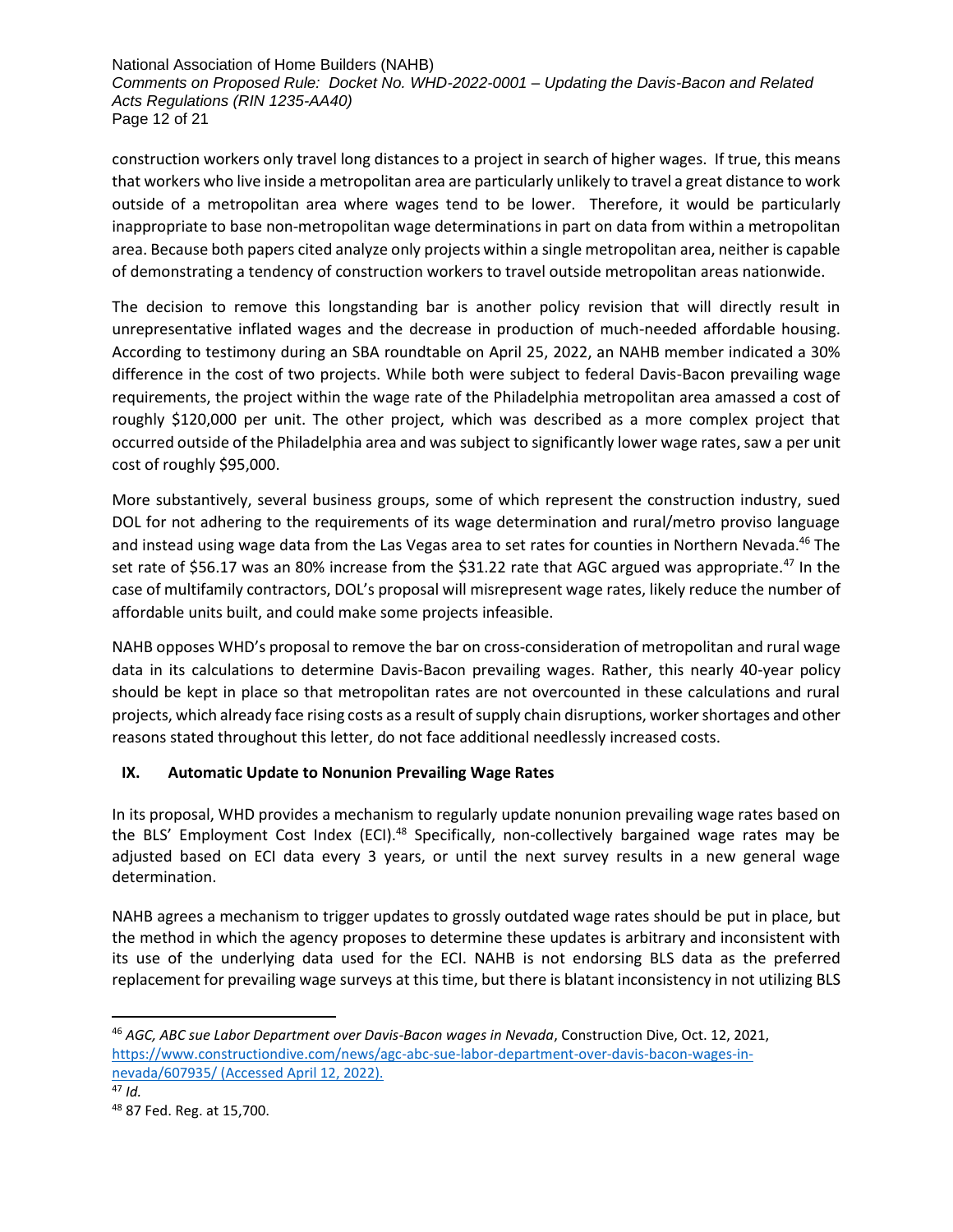National Association of Home Builders (NAHB) *Comments on Proposed Rule: Docket No. WHD-2022-0001 – Updating the Davis-Bacon and Related Acts Regulations (RIN 1235-AA40)* Page 13 of 21

data to calculate wage determinations while using that same data to formulate recurring updates to outdated wage rates.

As stated throughout this letter, WHD's Davis-Bacon wage methodology is greatly flawed, and while this revision addresses the issue of outdated wage rates, this change still allows a flawed methodology to persist. The agency has instead established a precedent for indexing prevailing wage rates based on misrepresentative data, implying there will be less incentive within WHD to conduct wage surveys moving forward. Such a result is unacceptable.

# **X. Revising Additional Definitions Under the DBRA Regulations**

# **a. The Definition of "Site of the Work" Brings Increased Cost and Instability to What Should be a Cost-Effective, Predictable Process**

The proposal to include additional classifications of workers and other sectors (i.e., modular construction, manufacturing, certain transportation personnel) via the revised "site of the work" definition raises additional concerns. Namely, these firms who manufacture and supply modular building components are able to do so where the product is crafted in a controlled environment and can be achieved in a costeffective manner. However, the construction industry faces severe disruptions all along the supply chain, and further adding to these issues is the agency's needless expansion of Davis-Bacon requirements to this sector of the industry.

Foremost, WHD's attempt to expand the definition of the "site of the work" by way of its proposed regulation is plainly foreclosed by the decisions of the federal Courts of Appeals, which have uniformly held that the statutory language limiting DBRA requirements to those workers "employed directly upon the site of the work" is unambiguous and prohibits any such extension. As the U.S. Circuit Court of Appeals for the District of Columbia held clearly and explicitly in its seminal *Midway* decision, "the Act covers only mechanics and laborers who work *on the site* of the federally-funded public building or public work, not mechanics and laborers employed *off-site*, such as suppliers, material-men, and material delivery truckdrivers, regardless of their employer." *Building and Construction Trades Dep't, AFL-CIO v. US Dep't of Labor Wage Appeals Board*, 932 F.2d 985, 992 (D.C. Cir. 1991) (emphases in original). *See also id.* at 991 (examining legislative history showing that off-site workers, including those who constructed "prefabricated" component buildings, were meant to be excluded from coverage under the Act). Other circuit courts examining this question have come to the identical conclusion. *See, e.g., Ball, Ball & Brosamer, Inc. v. Reich*, 24 F.3d 1447, 1453 (D.C. Cir. 1994) ("The statutory phrase 'employed directly employed upon the site of the work' means 'employed directly upon the site of the work.'"); *LP Cavett Company v. US Dep't of Labor*, 101 F.3d 1111 (6th Cir. 1996) (truck drivers hauling asphalt from batch plant to construction project were not employed "directly on the site of the work"). The Department's effort to evade this conclusion by vague reference to "modern methods" of construction<sup>49</sup> is unavailing and wholly insufficient to overcome this conclusion.

The proposal raises significant practical concerns as well. As is the case with subcontractors on projects, builders may experience issues with many of their manufacturing and/or modular construction partners

<sup>49</sup> 87 Fed. Reg. at 15,731.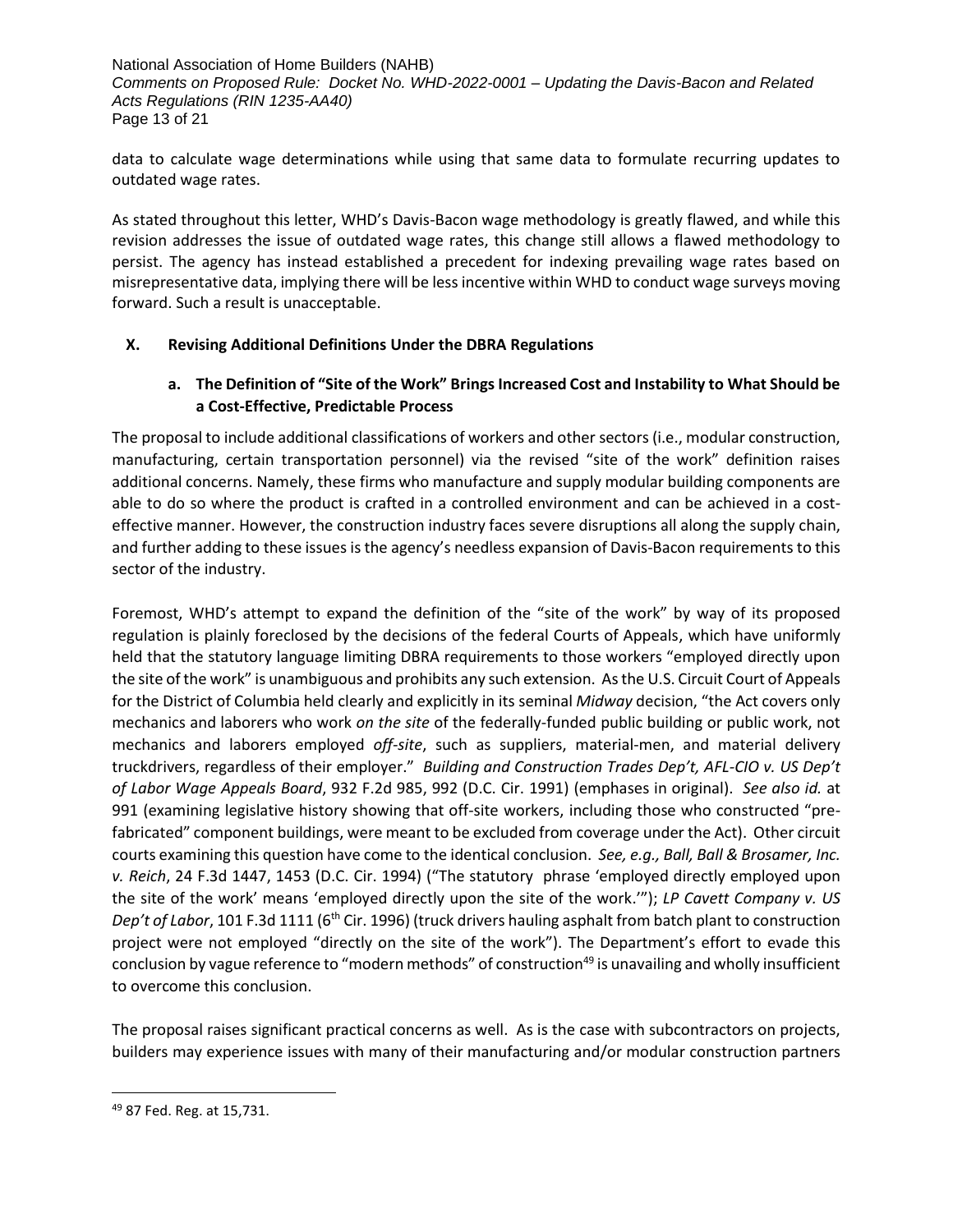National Association of Home Builders (NAHB) *Comments on Proposed Rule: Docket No. WHD-2022-0001 – Updating the Davis-Bacon and Related Acts Regulations (RIN 1235-AA40)* Page 14 of 21

who are newly covered under this definition as they may opt to refuse work to avoid the additional burdens the DBRA requirements bring. By subjecting off-site construction and manufacturing businesses and others not previously covered to Davis-Bacon requirements, the agency effectively takes away the affordability aspect and hinders predictability by deterring these businesses from working with builders on covered projects. With companies refusing to work on these contracts, the industry would face a complete supply chain elimination of these products and cripple manufactured and modular housing firms.

WHD also explicitly references off-site transportation workers during the discussion of this definition, yet given the vague guidance that will result from the revised interpretation of "site of the work," the confusion of coverage is increased exponentially when a business owner who has no prior experience with Davis-Bacon coverage must assess whether his/her drivers are or are not covered. There is no set or average time in which a driver delivering off-site materials must be on a site. Once the materials are securely removed from a truck or other vehicle, the driver typically leaves the site. Depending on the deliverables, that time can vary from a few minutes to hours. For example, prefabricated concrete walls must be carefully lifted from the truck (usually using a crane) and placed around areas of the site that call for them – a process that can last hours, depending on the quantity of materials and sizes of the panels and jobsite. Contrast this with a truck delivering materials, such as wooden panels or roof trusses. There, the worker simply needs to lift the truck bed and can quickly, though still carefully, remove the items within minutes. NAHB is concerned a blanket policy of indiscriminate enforcement will occur, where material provider firms will suffer unjustified burdens as the result of ambiguous guidance from the agency.

Finally, WHD has proposed this revision without properly calculating the scope of Davis-Bacon coverage under the new definition. As noted in the NPRM, DOL does not have data to determine how many of these small firms exist and welcomes data and information on the extent to which small firms would newly be applying Davis-Bacon and what potential compliance costs they could incur.<sup>50</sup> WHD remove this provision from consideration until a sufficient economic analysis can be produced and appropriate discussions are held with potentially impacted businesses so that the agency can fully understand the impacts and consider alternatives.

Given the reasons stated above, NAHB strongly urges WHD to remove the provisions redefining "site of the work" and not extend coverage of these burdensome requirements to additional businesses. Should the agency move forward with this provision, it must provide detailed, accessible guidance that clearly defines "significant portion;" additional detail clarifying coverage of certain transportation personnel; and resources to assist newly covered establishments with their compliance obligations.

<sup>50</sup> 87 Fed. Reg. at 15,779-80.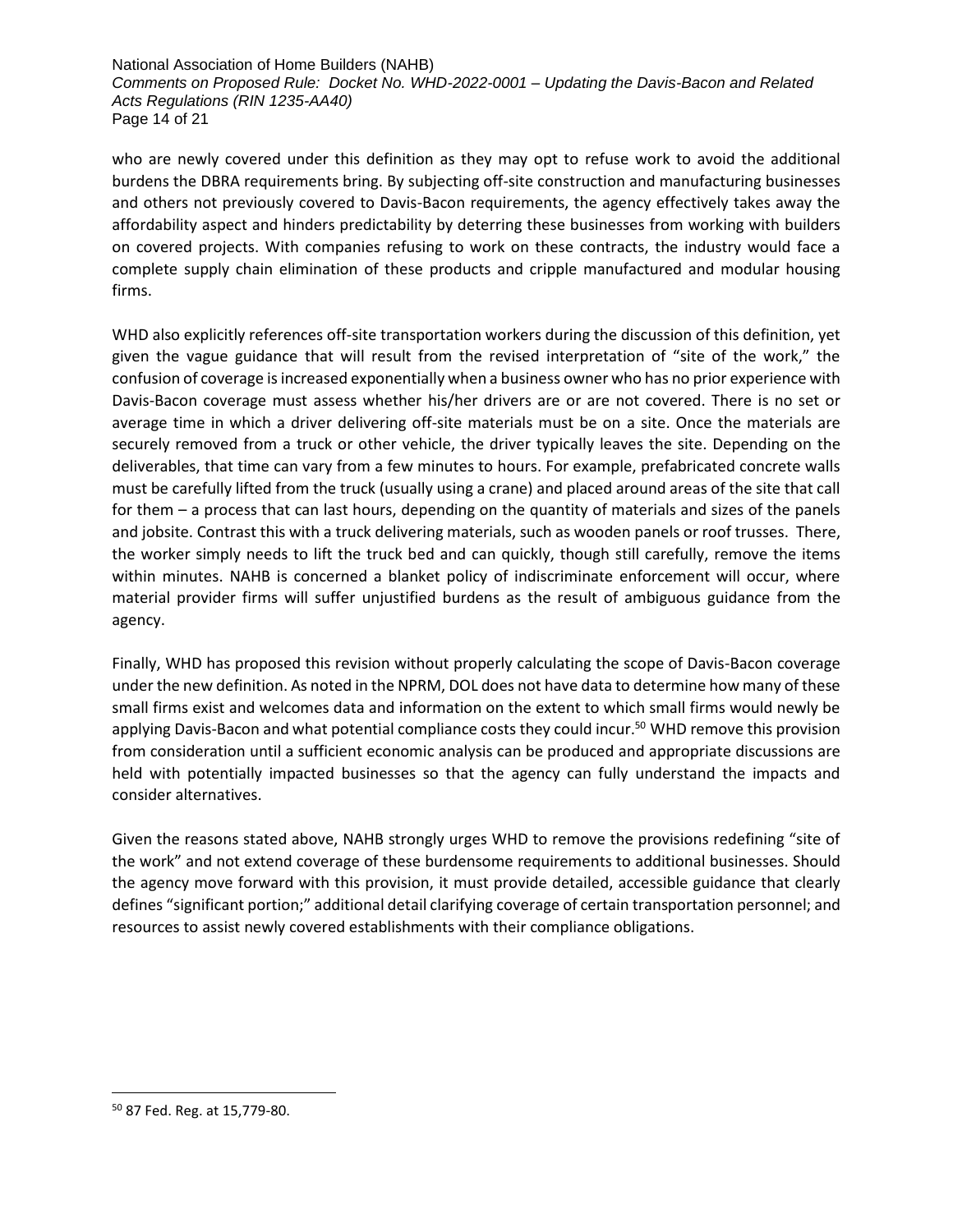# **b. WHD Must Properly Clarify Definitions Addressing Employment Status and Employer Classification**

Following rescission of the Department's 2020 joint employer rule, which clarified the factors the Department would use to determine joint-employer status, the definition of "employed" in the proposed rule raises questions and issues as to joint employer liability that leaves multifamily builders uncertain under the current policies of their obligations on multi-employer worksites. As noted, multifamily builders are highly dependent on subcontractors – separate entities whose workers are skilled in a particular craft that the general contractor may lack or find cost-effective to utilize – to perform work on various aspects of a project.

Moreover, homebuilders employ individuals whose primary functions are to supervise and manage the process of constructing homes, the relationships among businesses on a multi-employer worksite, and many of the administrative tasks associated with the construction process. Successful delivery of homes is inextricably tied to the ability to promptly schedule the work of different trades and manage issues that could result in production delays. However, by clarifying the scope of "employment" to apply in the context of wage surveys and determinations and certified payrolls, WHD seemingly removes the defining line between general contractor and subcontractor liability by implying a relationship "regardless of any contractual relationship alleged to exist between the contractor and such person."<sup>51</sup> There is a similar concern with the proposed definitions of "prime contractor" and "subcontractor."

Courts have decided construction sites are unique examples of multiemployer worksites, and many of the usual factors used to establish a joint employer relationship are not applicable in this setting. *See e.g., Matter of Ovadia v. Office of the Indus. Bd of Appeals*, 19 N.Y.3d 138, 946 N.Y.S.2d 86, 89, 969 N.E.2d 202 (2012) (explaining that "in the typical general contractor subcontractor context, a general contractor is not an employer of its subcontractors employees;" examining unique nature of construction industry; and concluding that under common law definition construction general contractor was not joint-employer of workers employed by its subcontractor). NAHB submits that the proposed expansion of joint employer liability is in contravention of legal precedent and instead places the onus almost solely on the general contractor for subcontractor noncompliance. WHD should reject this approach and clarify in a final rule that "joint employer" status will be governed by the Fair Labor Standards Act case law that has been decided in the various circuits and that is currently enforced by the Department more broadly.

# **c. The Revisions to "Public Building" or "Public Work" Need Clarification on Triggering Davis-Bacon Coverage**

WHD's proposed revisions to its "public building" or "public work" definition leave many unanswered questions for the business community and will likely lead to confusion among contracting agencies. First, unlike the "significant portion" language to establish coverage in its "site of the work" definition, the agency sets no parameters for the amount of or degree to which work is performed that would trigger Davis-Bacon requirements for buildings where a portion is "carried on by authority of…a Federal agency to serve the interest of the general public."<sup>52</sup> NAHB recommends providing similar criteria to determine

<sup>51</sup> 87 Fed. Reg at 15,792.

<sup>52</sup> 87 Fed. Reg. at 15,793.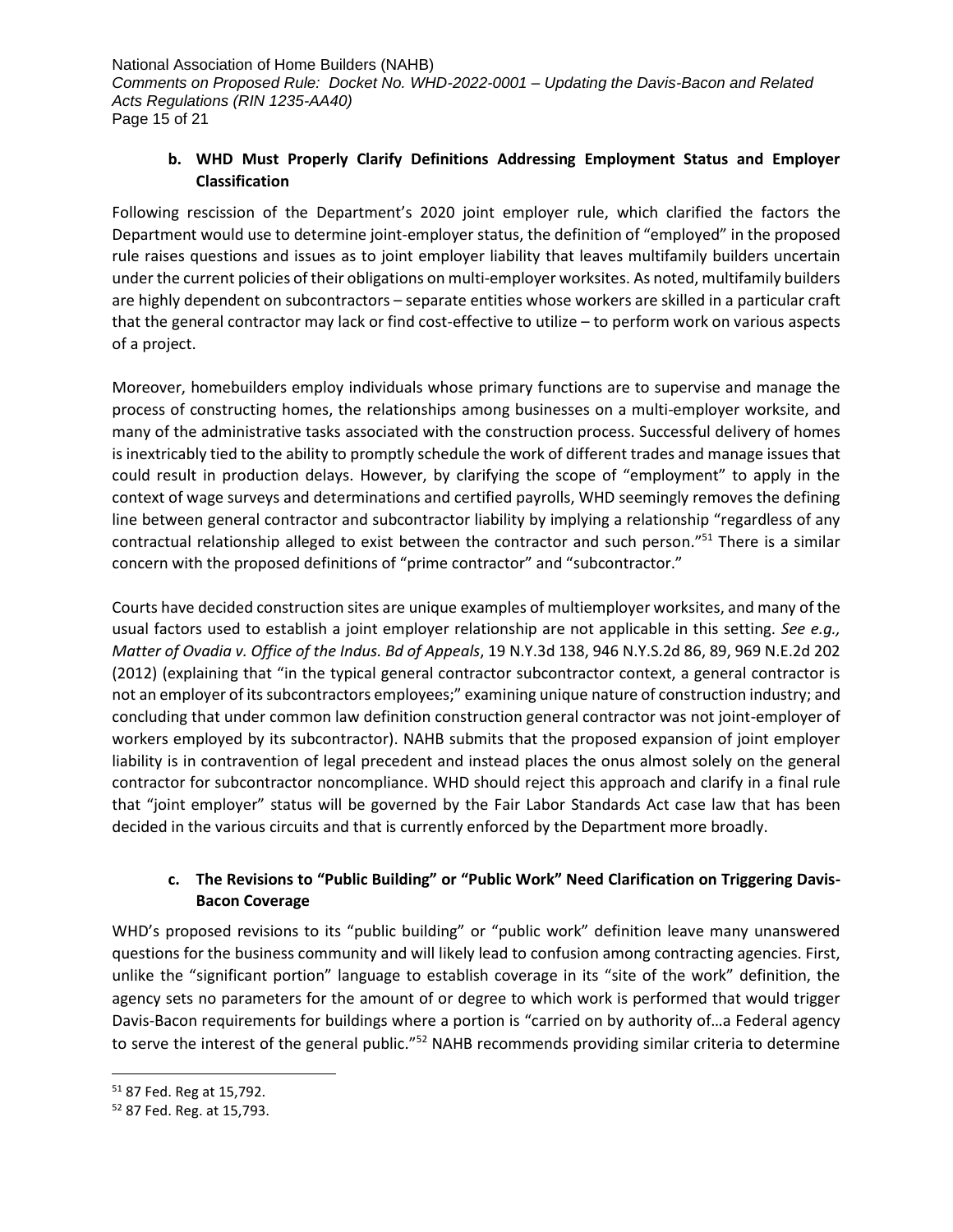National Association of Home Builders (NAHB) *Comments on Proposed Rule: Docket No. WHD-2022-0001 – Updating the Davis-Bacon and Related Acts Regulations (RIN 1235-AA40)* Page 16 of 21

Davis-Bacon coverage on buildings not exclusively owned, leased by, or to be used by a federal agency but may be considered a public work under the new definition.

Alternatively, a policy could be implemented for triggering Davis-Bacon requirements on these types of works where a dollar-amount of cost percentage of construction work is reached for that particular portion of a building or work, as is the current practice of issuing split wage determinations on covered projects. For example, if a building that is not wholly defined as a public building undergoes construction work, but a portion of the building receiving construction work falls under the revised definition, Davis-Bacon requirements should only be triggered if the costs to perform work on that specific portion of the building exceeds a reasonable dollar amount or cost percentage (such as the \$2.5 million or 20% of total cost thresholds for split wage determinations).

Second, WHD claims to clarify rather than change existing coverage requirements under this definition.<sup>53</sup> However, confusion among contracting agencies may arise when there is an inconsistent interpretation of the section relating to the added language on portions of a building or work, as well as the misunderstood reading of a project "sufficiently" serving the public interest to qualify as a public work but not meeting additional criteria. *See District of Columbia v. Dep't of Labor,* 819 F.3d 444 (D.C. Cir. 2016). Indeed, a similar issue arose in the *District of Columbia* case cited above. There, the court held that the project was not a "public work" within the meaning of Davis-Bacon for two reasons. First, the government entity (the District of Columbia) was not a party to the construction and only rented the land to the developers. *Id.* At 446. Second, the court held that to "qualify as a public work, a project must possess at least one of the following two characteristics: (i) public funding for the project's construction or (ii) government ownership or operation of the completed facility, as with a public highway or public park." *Id.* In addition, the court stated, "It bears emphasis, moreover, that in the 80 years since its enactment, the Davis-Bacon Act has *never* been applied to a construction project … that is privately funded, privately owned, and privately operated." *Id.* At 446 (emphasis in original). Accordingly, in that case, the court determined the project was *not* covered by the Davis-Bacon Act.

*District of Columbia v. Dep't of Labor* makes clear that Davis-Bacon Act coverage requirements apply to "public works" (either those projects which construction are publicly-funded or those which are owned or operated by the government) and *not* projects that merely serve the "public interest" in some amorphous and undefined way.

Finally, WHD should issue interagency guidance that clearly defines when parties involved in a contract for construction are covered by Davis-Bacon coverage, as opposed to parties merely engaged in lease and/or development agreements, regardless of the degree to which a project serves the public interest. By cleaning up the language in the rule and issuing interagency guidance, WHD will allow the regulated community to better understand when their projects are covered, and when they are not.

# **XI. Adoption of State and Local Wage Rates for Federal and Federally Assisted Projects**

If finalized, the proposed rule would allow the adoption of state and local wage rates for federal projects if certain criteria are met. In combination with the removal of the cross-consideration bar for rural and

<sup>53</sup> 87 Fed. Reg. at 15,726.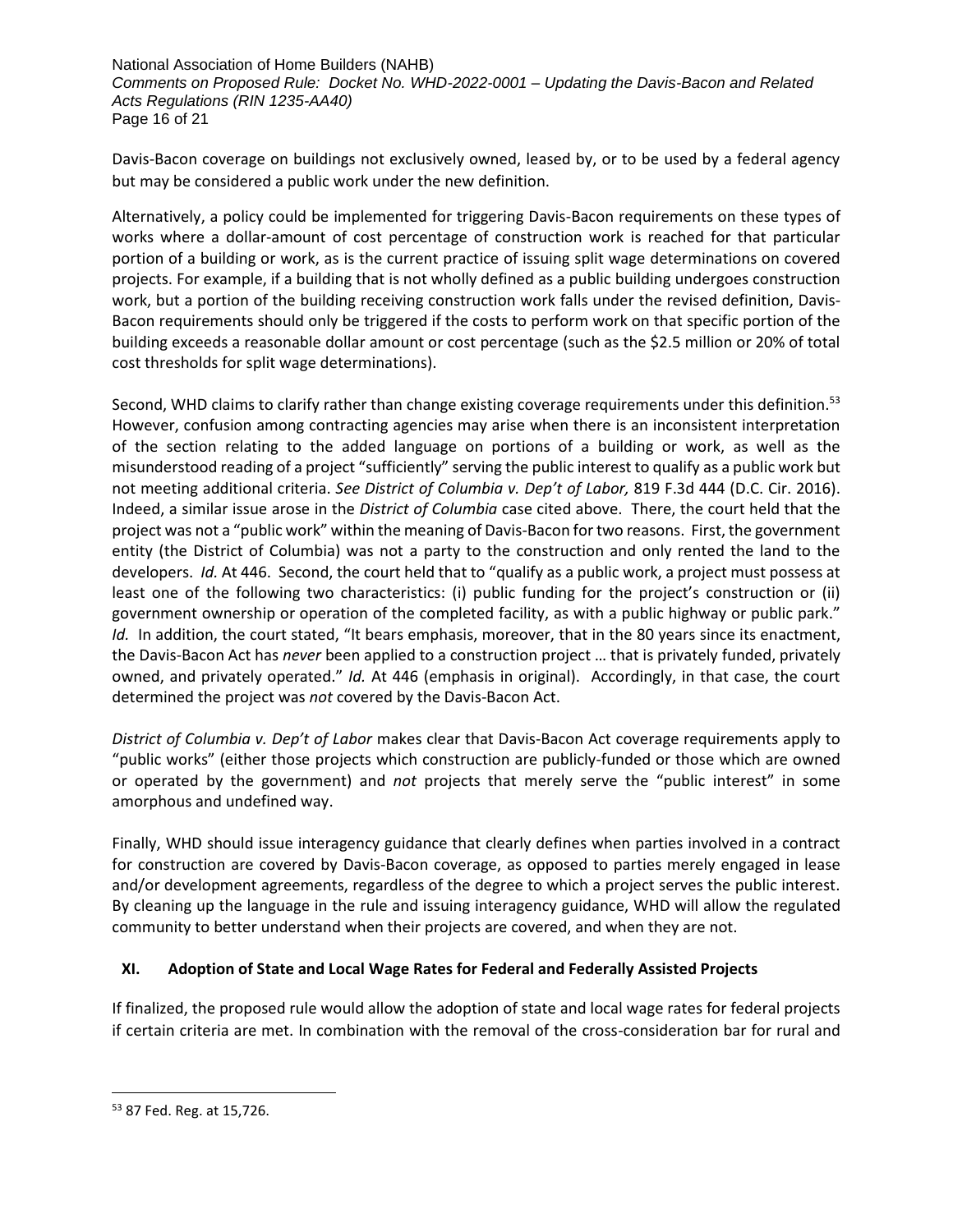National Association of Home Builders (NAHB) *Comments on Proposed Rule: Docket No. WHD-2022-0001 – Updating the Davis-Bacon and Related Acts Regulations (RIN 1235-AA40)* Page 17 of 21

metropolitan areas, NAHB is concerned these revisions go against DOL's intention to determine the most representative wages for a given area.

On frequent occasions, DOL must expand its geographic scope in determining wage rates, typically starting at the county level and progressing to data collection from a group of surrounding counties, a "super group" of counties within the same state, or, ultimately, even statewide. According to the GAO Report, more than 65% of residential wage rates for metropolitan areas were issued at the "super group" or statewide level incorporating data from either all metropolitan or all rural counties in the state.<sup>54</sup>

While there is some concern over the use of larger areas for wage determinations, the bigger issue is the adoption of wage rates from those large areas, such as super groups or statewide, if DOL removes the bar on cross-consideration of rural and metropolitan data. Should a wage rate that is determined at the super group level or higher be adopted, the agency does not provide a clear understanding of whether it would adopt a single rate that combines both metropolitan and rural data or separate wage rates for each of the county classifications. As noted, NAHB urges DOL to maintain the bar on cross-consideration of rural and metropolitan wage rates and, in doing so, require that state and local wage rates must comply with that criteria to be adopted for federal projects.

# **XII. Using DBRA-Covered Project Wage Rates for Building and Residential Wage Determinations**

In determining prevailing wage rates for building and residential construction rates, DOL policy states it will not use wage rates for federal and federally assisted projects for these two categories of construction unless there is insufficient data for non-federal project rates; WHD may consider survey data from Federal projects in the county if such data is available. While WHD is not proposing specific revisions to this policy, NAHB recommends the agency maintain its policy of not factoring in Davis-Bacon wage rates from covered projects in its initial calculation of prevailing wages.<sup>55</sup>

# **XIII. Additional Concerns for Covered Residential Construction Projects**

As the first comprehensive review in roughly 40 years, WHD unfortunately overlooked several critical aspects to the DBRA regulations that, if revised, would not only positively affect multifamily construction, but would also translate to victories for both employees and employers in commercial, infrastructure and other categories of construction. The agency is strongly urged to consider the following.

# **a. DOL Should Simplify Wage Determination Assignments for Multifamily Properties**

DBRA applies to multifamily new construction and substantial rehabilitation projects financed with FHAinsured mortgages. Historically, HUD assigned the residential wage determination to multifamily projects with four stories or less in accordance with Labor Relations Letter (LR) 96-03. LR 96-03 stated that, except in the most extraordinary circumstances, related construction items such as club houses, roads, parking and land scaping should be considered incidental to the multifamily housing project and the residential classification of a project should not be altered. In other words, LR-96-03 generally assumed an apartment

<sup>54</sup> *Davis-Bacon Act: Methodological Changes Needed to Improve Wage Survey*, U.S. Government Accountability Office, March 2011[, https://www.gao.gov/assets/gao-11-152.pdf](https://www.gao.gov/assets/gao-11-152.pdf) (Accessed April 21, 2022).

<sup>55</sup> 87 Fed. Reg. at 15,708.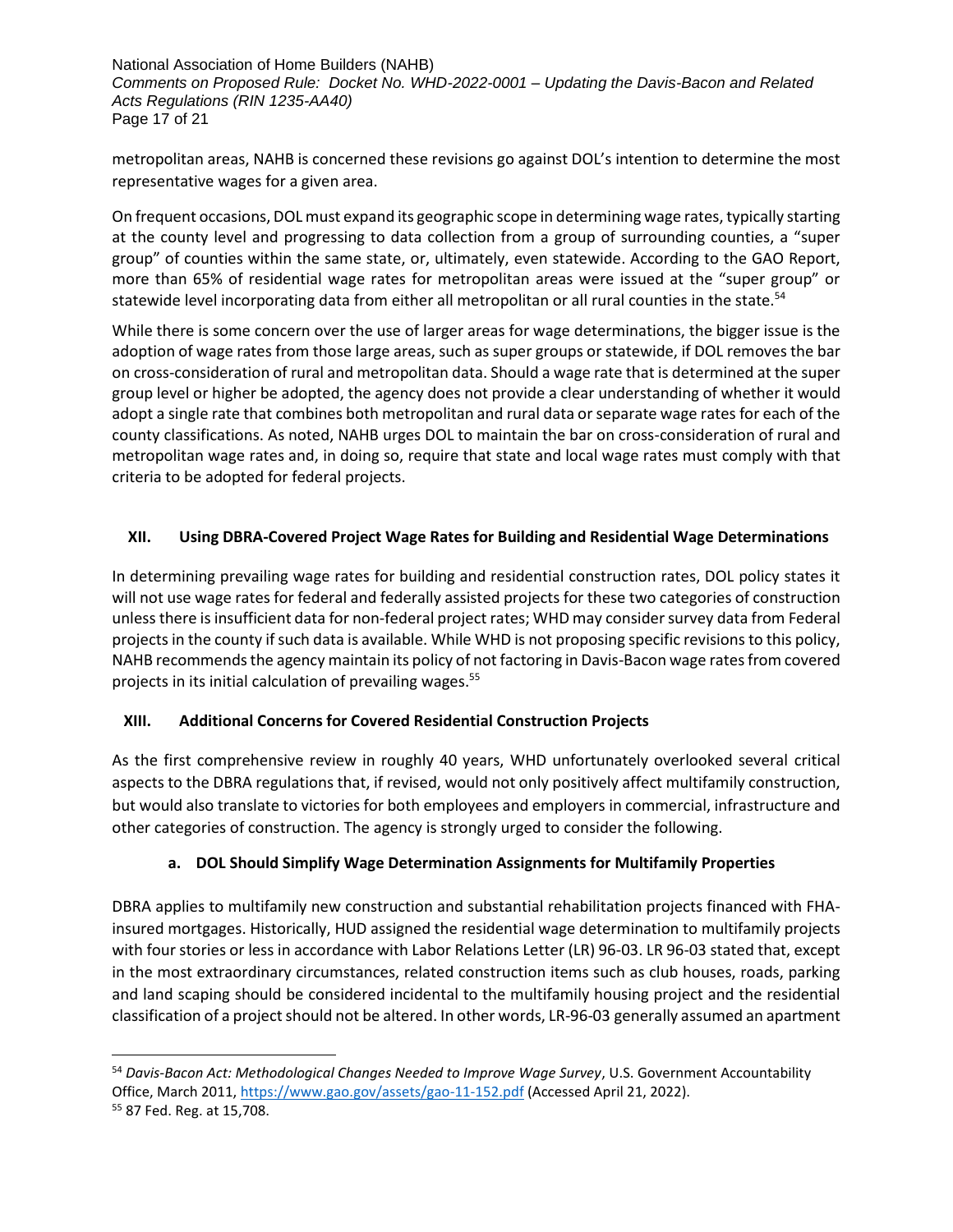National Association of Home Builders (NAHB) *Comments on Proposed Rule: Docket No. WHD-2022-0001 – Updating the Davis-Bacon and Related Acts Regulations (RIN 1235-AA40)* Page 18 of 21

project of four stories or less was "residential" construction, and it would only receive the single "residential" Davis-Bacon wage determination.<sup>56</sup>

In late 2013, DOL directed HUD to use the applicable DOL-Wage and Hour Division guidance, All Agency Memoranda Number (AAM) 130 and 131, $57$  instead of LR-96-03 to determine if more than one Davis-Bacon wage determination (i.e. split wage determinations) should be assigned to a project. As a result, many FHA-insured multifamily projects were assigned multiple wage determinations, which significantly increased administrative burdens for builders and HUD staff, caused unpredictable and often last-minute cost increases and caused unnecessary construction delays.

In an effort to minimize the impacts of AAM 130 and 131, in 2020, DOL issued AAM Number 236,<sup>58</sup> which raised the dollar threshold for substantial construction to \$2.5 million before triggering a split wage. Although NAHB supported AAM Number 236, businesses cannot rely on subregulatory text. Importantly, AAM Number 236 notes that the agency will annually re-evaluate its \$2.5 million threshold. This rulemaking is an opportunity to codify the existing dollar threshold, or ideally a higher threshold, and to mandate that the figure be indexed for inflation.

Raising the dollar threshold to \$2.5 million has reduced the number of projects that are assigned split wage determinations. However, NAHB has already described the supply chain interruptions, labor shortages, inflationary pressures and other factors that are driving up construction costs. Therefore, NAHB strongly recommends that DOL raise the threshold to at least \$5 million, require annual indexing for inflation, and codify the guidance.

Moreover, NAHB strongly urges DOL to include provisions in the final rule that assign the residential wage determination to all DBRA-covered multifamily properties, regardless of the number of stories in the building(s). In addition to moving all multifamily construction projects to the residential construction category, the final rule should instruct the contracting agency to assume that all construction items (*i.e.*, parking garages, clubhouses, *etc*.) are incidental to the apartment complex, and will not trigger a separate additional wage determination. This policy would ensure that all DBRA-covered multifamily properties receive only the one residential wage determination.

# **b. Davis-Bacon Wages Should be Set as Early as Possible for a DBRA-Covered Multifamily Project**

NAHB strongly recommends that the final rule lock in Davis-Bacon prevailing wages for a DBRA-covered multifamily project on the date of the borrower's application for DBRA-covered funding or mortgage insurance. For example, multifamily housing providers who apply for FHA multifamily mortgage insurance

<sup>&</sup>lt;sup>56</sup> Projects can receive residential, building, highway and/or heavy wage determinations.

<sup>&</sup>lt;sup>57</sup> In general, AAM 130 and AAM 131 directed that a "substantial "construction item could be assigned its own separate wage determination from the project. Also, the construction item could be considered "substantial" construction if its cost exceeded 20 percent of the total project cost or \$1 million dollars.

<sup>&</sup>lt;sup>58</sup> U.S. Department of Labor, All Agency Memorandum Number 236 Updating the \$1 million Threshold for Multiple Davis-Bacon Wage Determinations (Dec. 14, 2020).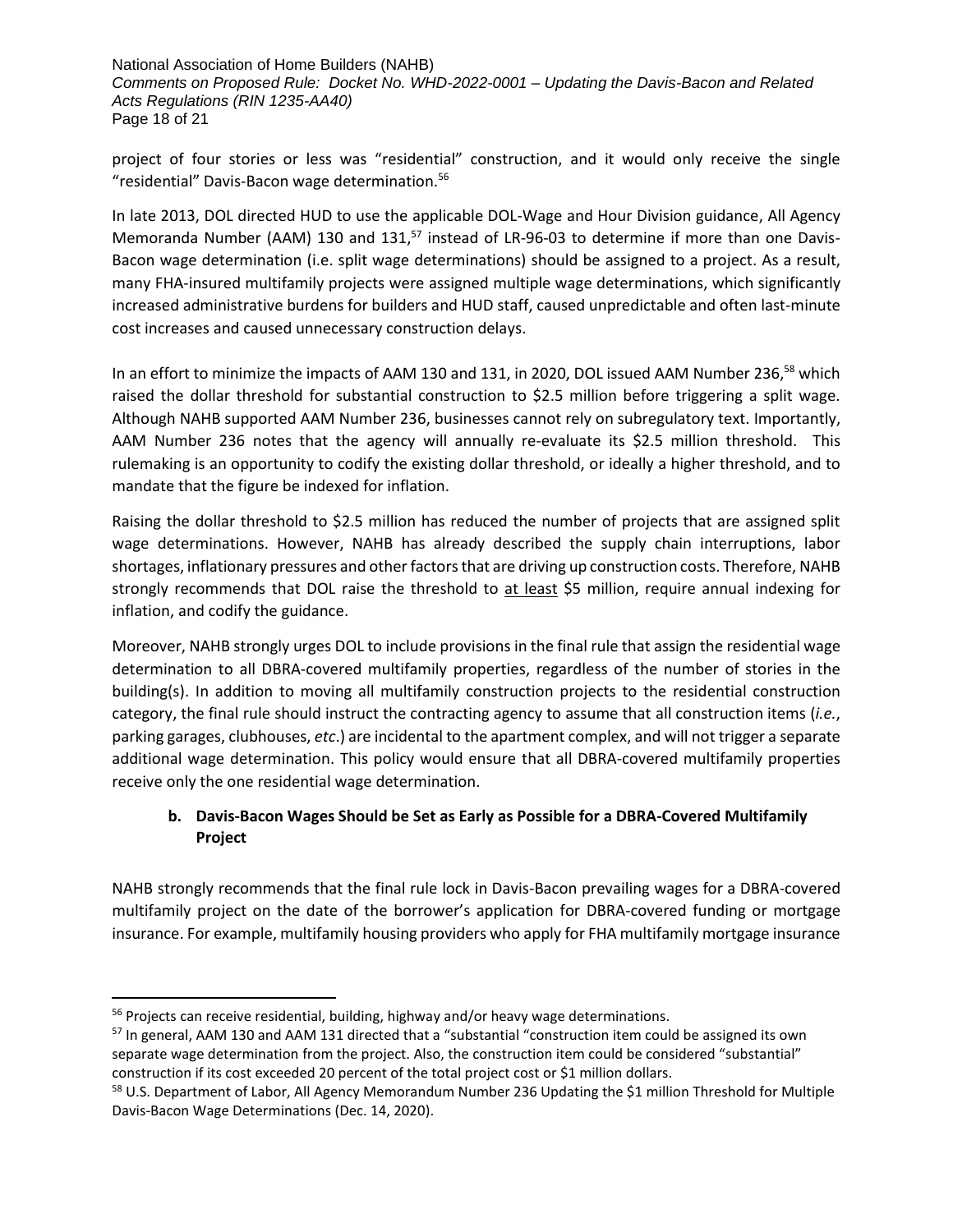National Association of Home Builders (NAHB) *Comments on Proposed Rule: Docket No. WHD-2022-0001 – Updating the Davis-Bacon and Related Acts Regulations (RIN 1235-AA40)* Page 19 of 21

under the Section 221(d)(4) program<sup>59</sup> base their applications on anticipated costs at the time of application. Locking in the prevailing wage rates that were in effect on the date of the application is the best way to provide practical and predictable prevailing wage rates.

The timing for wage determination assignments also needs improvement. Under current practices, revised or split wage determinations can be issued a matter of days--or even hours--before a Section 221(d)(4) FHA Multifamily Mortgage Insurance deal is scheduled for initial endorsement. When this happens, the borrower and lender must scramble to either significantly rework the deal or walk away from it. In some cases, cost increases from these changes can make the project infeasible.

WHD's proposal in Section 1.6 Use and Effectiveness of Wage Determinations does not address multifamily builders' and borrowers' concerns about the disruptive, unanticipated cost increases due to revised wage determinations that are assigned late in the application process. Under the proposed rule, a revised wage determination is effective for projects assisted under the National Housing Act if it is issued prior to the beginning of construction or the date the mortgage is initially endorsed, whichever occurs first. Similarly, in the case of projects to receive housing assistance payments under section 8 of the U.S. Housing Act of 1937, a revised wage determination is effective with respect to the project if it is issued prior to the beginning of construction or the date the agreement to enter into a housing assistance payments contract is signed, whichever comes first.

Therefore, NAHB strongly urges WHD to revise its rule so that DBRA-covered multifamily projects are assigned the wage determinations as close as possible to the date of the borrower's application for the covered funding or mortgage insurance. Alternatively, DOL could simply assign the covered property a residential wage determination and assume all construction items are incidental, so that split wage determinations are not assigned at all.

# **c. Various Compliance Burdens Discourage Participation on DBRA-Covered Projects and Wage Surveys**

On the issue of employee representation in wage determinations, multiple wage rates analyzed in the GAO report found nearly one half of the rates were determined by no more than one dozen workers within each job classification.<sup>60</sup> NAHB member testimony during the April 25, 2022, SBA roundtable indicated interest among builders to complete WHD's Form WD-10, also known as the Report of Construction Contractor's Wage Rates, and have their employee's wage rates represented in the calculation of their local prevailing wages. However, the primary deterrent in submitting WD-10 forms is not a lack of interest among businesses, but the complexity of the form and lack of dedicated human resources or administrative staff that would allow owners to avoid incurring costs to participate in this process.

At the same time, submitting Form WHD-347 for weekly payroll certifications poses a great burden on multifamily builders and their subcontractors – especially those who cannot meet the standards set by the contracting agency without incurring significant costs. Many of NAHB's multifamily builders who

 $59$  The FHA Section 221(d)(4) program is covered by DBRA. See note 2, supra.

<sup>60</sup> U.S. Government Accountability Office, *Davis-Bacon Act: Methodological Changes Needed to Improve Wage Survey*, March 2011,<https://www.gao.gov/assets/gao-11-152.pdf> (Accessed April 21, 2022).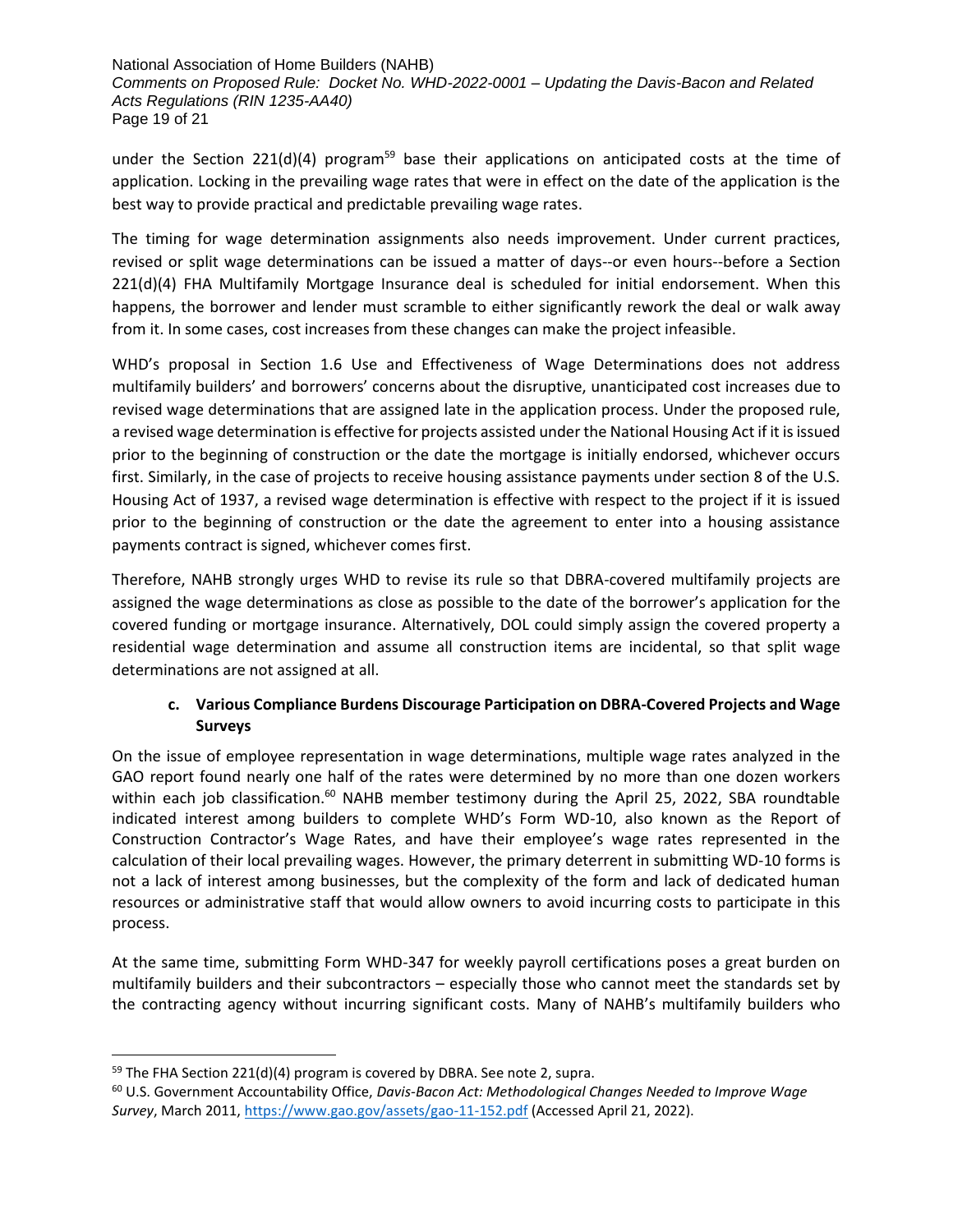National Association of Home Builders (NAHB) *Comments on Proposed Rule: Docket No. WHD-2022-0001 – Updating the Davis-Bacon and Related Acts Regulations (RIN 1235-AA40)* Page 20 of 21

participate in DBRA-covered programs report that they have had to hire staff or outsource to handle the DBRA administrative and compliance responsibilities.

WHD itself also experiences considerable burdens, as past reports indicated the processing of these certifications can take months before further action is taken.<sup>61</sup> NAHB submits that the Statement of Compliance alone could suffice as documentation for compliance. Contractors would still be on record of stating their compliance and the burden for agency staff to review these statements would be significantly decreased compared to the full WHD-347 form. Inexplicably, WHD instead decided to continue a pattern of placing undue burdens on builders and creating an unnecessary workload among DOL regional offices. WHD has missed a significant opportunity to make needed improvements and NAHB urges it to consider amendments to address these issues.

NAHB is very concerned that the additional DBRA paperwork and compliance burdens may also have a disparate negative effect of excluding and deterring small "mom and pop" subcontractors from participating in covered projects when they lack the resources necessary to comply or have limited English proficiency. Builders continue to face supply shortages, worker shortages and other costly delays. These burdens are further exacerbated when subcontractors, which are essential to the homebuilding industry, choose not to accept work or quit during a DBRA-covered project due to compliance costs, legal liability, and/or administrative burdens. NAHB strongly urges WHD to revisit its regulatory burden estimates and realistically estimate the impact of these proposed changes on small businesses. Once this information has been compiled, DOL should change its process accordingly.

Finally, NAHB does not condone willful noncompliance, but WHD should not assume that honest mistakes are blatant or intentional noncompliance. Therefore, NAHB urges the agency to recognize contractors' good-faith efforts in complying with the various regulatory burdens as part of working on a DBRA-covered project and provide clear, concise guidance to help these businesses avoid punishment for noncompliance.

# **XIV. Conclusion**

For each of the reasons set forth above, the NPRM should be substantially modified – not only to alleviate administrative burdens and keep unnecessary costs low, but also to be consistent with the stated mission of this administration to increase the production and supply of affordable, quality housing. WHD must find workable solutions to the overly burdensome regulatory requirements under the DBRA while implementing a wage methodology that is representative of wage rates in a given area, provides competitive wages to workers, and helps to addressthe worker shortage within construction by attracting individuals to the industry.

Given the brief comment period to provide substantive feedback, in combination with the lack of outreach from WHD to residential construction, NAHB urges WHD to hold public hearings to allow stakeholders to submit meaningful feedback to the agency before it finalizes the rule. Allowing the residential construction sector an opportunity to provide firsthand experience would better equip WHD with the understanding of the impact DBRA provisions have on these businesses so that it is better able to